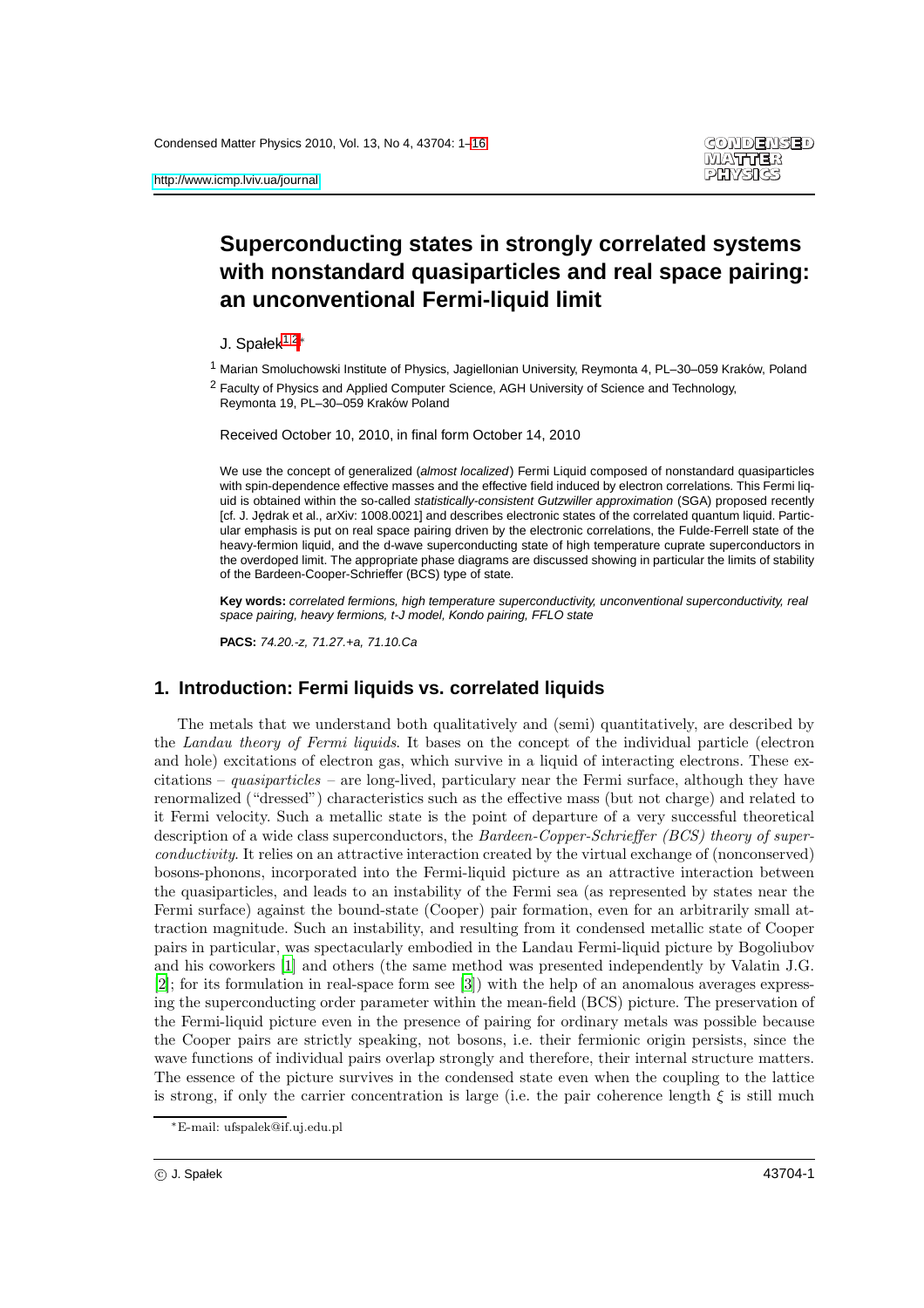larger than the lattice parameter  $a$ ). In that situation, the Coulomb repulsive interaction among electrons is additionally screened out effectively [\[4\]](#page-14-3) and the condensed state persists, particulary for the three-dimensional metals and alloys, albeit with strongly renormalized transition temperature, with its maximal value of about T≃30 K.

The basic question concerning the BCS description validity arises when we consider strongly correlated systems, for which the single-particle energy or the Fermi energy, is comparable or even much smaller in magnitude than that of the Coulomb repulsion (represented then by the magnitude U of the Hubbard intraatomic interaction). The situation is particulary acute for high temperature superconductors, since they can be regarded as quasi-two-dimensional metals in the normal state and the charge carrier concentration is maximally about  $1/4-1/3$  electron per active (copper) site (formula unit), as is the case for e.g.  $\text{La}_{2-x}\text{Sr}_{x}\text{CuO}_4$  [\[5](#page-14-4)]. Under these circumstances, it seems questionable to start from the Landau Fermi-liquid theory, as the repulsive interaction encompasses all electrons, not only those near the Fermi surface. This situation is new also because the high-temperature superconducting state emerges by a relatively low hole doping ( $x \ge 0.05$ ) from a generic antiferromagnetic 3d Mott-Hubbard insulator (for review see e.g.: [\[6\]](#page-14-5)). We call the resultant metallic state, particulary close to the metal-insulator boundary, a correlated (non-Fermi) quantum liquid. Nonetheless, the experiments show clearly, that as we increase the hole concentration  $(x \geq 0.15)$ , the correlated-liquid state transforms gradually into the Fermi-liquid-like state. So minimally, when approaching the unconventional superconductivity of high-temperature or heavy-fermion systems far from the quantum critical point, we should be able to describe it via a some kind of a nonstandard Fermi-liquid, both in the normal and in the condensed superconducting phases. However, even in the at regime a novel unique feature or appears for high- $T_c$  systems namely, when the carrier concentration increases and the systems reaches a metallic concentration, (albeit on the low side,  $x \sim 1/3$ ), the superconductivity disappears altogether. The situation is illustrated in figure 1. The phenomenon is universal to all the cuprates and related systems [\[5\]](#page-14-4).



**Figure 1.** Schematic phase diagram for  $\text{La}_{2-x}\text{Sr}_{x}\text{CuO}_{4}$  and the division into three doping regimes specified. The vertical line defines roughly the optimal doping. The unconventional Fermi-liquid state roughly corresponds to the regime to the right of the vertical line, where the pseudogap onset temperature disappears.

This feature seems to rule out the usual pairing in reciprocal space and mediated solely by the electron-phonon lattice, since then with the growing carrier concentration the Coulomb repulsion is screened more effectively and the transition temperature should certainly not decrease. In this context, let us mention right away a natural concept of real space pairing induced by short range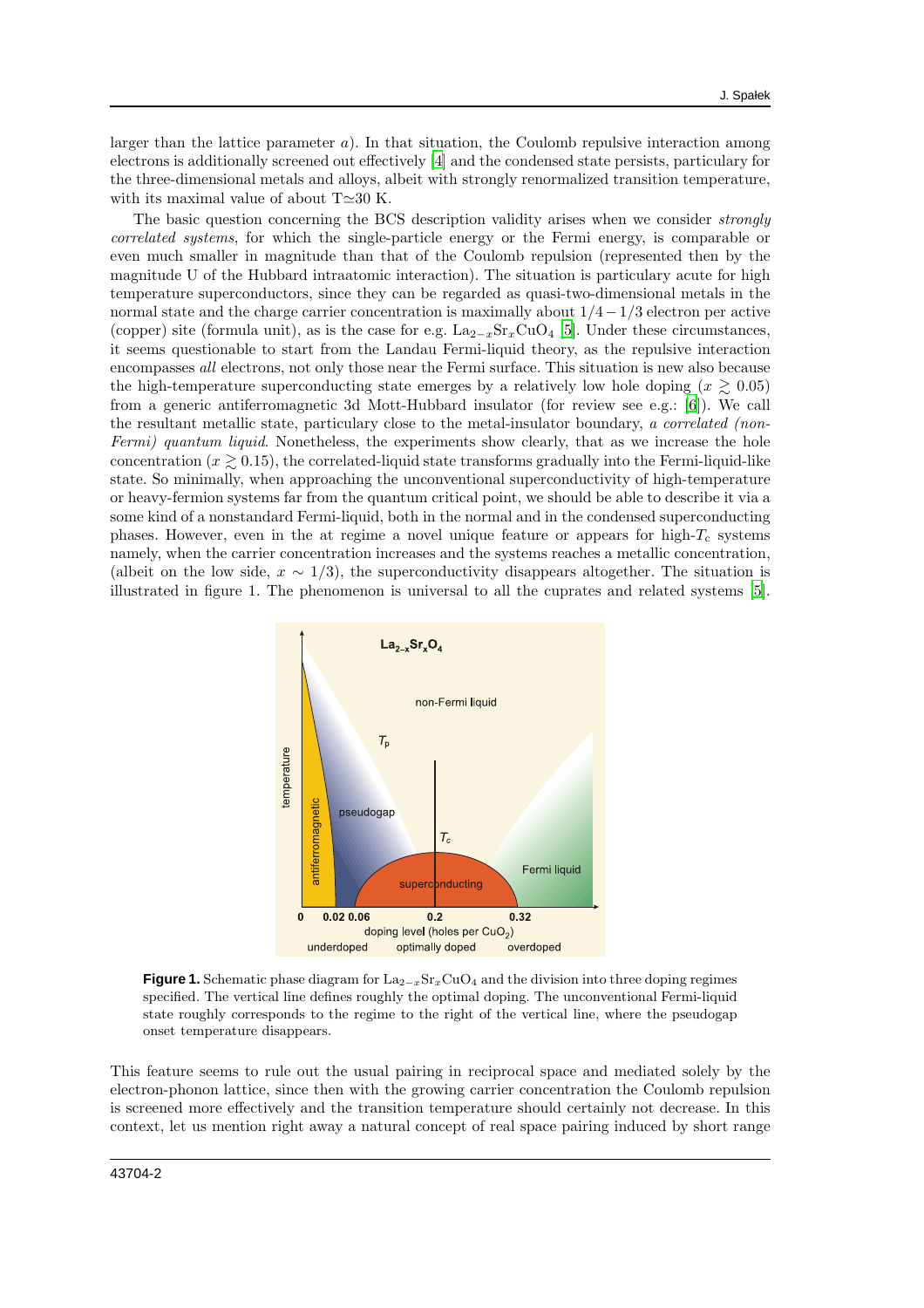exchange interactions, the so-called t-J or related models [\[7](#page-14-6)[–10\]](#page-14-7) (for recent review see: [\[11\]](#page-14-8)), in which the pairing is caused by the neighboring spin-singlet correlations which in turn, are diluted upon the increasing the hole doping and eventually the paired state disappears above the upper critical concentration  $n_c \sim 1/4-1/3$ , which represents some kind of critical concentration for local pair-hole dissociation.

The purpose of this chapter is to review our [\[12](#page-14-9)[–15\]](#page-14-10) and related (for review see [\[16\]](#page-14-11)) works on real space paired states in the nonstandard Fermi-liquid regime. We discuss briefly both the heavyfermion and the high- $T_c$  situations. But first, we overview briefly the relevant pairing mechanisms induced by the exchange interactions an their direct relation to onset of the antiferromagnetic insulating (Mott) state.

## **2. Antiferromagnetic exchange interactions as such and as a source of real space pairing: a perspective**

#### **2.1. Kinetic-exchange and real space pairing: narrow band**

The relevant for our purpose history of antiferromagnetic exchange interactions in strongly correlated and insulating magnetic oxides bears its origin from the pioneering work of Anderson [\[17\]](#page-14-12) who introduced the idea of kinetic exchange between the neighboring atomic 3d states of transition-metal cations, each of which has an admixture of 2p states of surrounding  $O^{2-}$  anions. In this manner, the superexchange interaction via the nonmagnetic anions is expressed directly by that between the magnetic 3d cations. The Anderson's idea of kinetic exchange, applicable to the Mott insulators, has been applied subsequently also to the charge-transfer insulators [\[18\]](#page-14-13) (see below).

The idea of kinetic exchange was extended subsequently to strongly correlated metals by Spalek, Ole´s, and Chao [\[19\]](#page-14-14). Its essence can be summarized as follows [\[20\]](#page-14-15). In the simplest situation, we start from the Hubbard model representing a single narrow band and expressed in the Wannier representation, which has the form

<span id="page-2-0"></span>
$$
H = \sum_{ij\sigma} t_{ij} a_{i\sigma}^{\dagger} a_{j\sigma} + U \sum_{i} n_{i\uparrow} n_{i\downarrow} , \qquad (1)
$$

where the summation means that we take only the sites  $i \neq j$  in the hopping part with the hopping integral  $t_{ij}$  between them. The hopping range is determined by the number of coordination spheres, for which  $t_{ij} \neq 0$ . The second term represents the intraatomic Coulomb interaction only between the two particles with opposite spins ( $\sigma = \uparrow$  and  $\sigma = \downarrow$ ). Here i denotes symbolically the Wannier state  $|W_i(\underline{\mathbf{r}})\rangle = |W(\underline{\mathbf{r}} - \underline{\mathbf{R}}_i)\rangle$  centered on site i. In the strong-correlation limit, we have  $|t_{ij}| \ll U$  and hence the kinetic (bare band) energy, as represented by the first term, is much smaller than U and thus can be regarded as a perturbation. In effect, the Hubbard Hamiltonian may be transformed in the first nontrivial (second) order in  $t_{ij}/U$  to the following form [\[19](#page-14-14), [20](#page-14-15)]

<span id="page-2-1"></span>
$$
\mathcal{H}_{tJ} = \sum_{ij\sigma} t_{ij} b_{i\sigma}^{\dagger} b_{j\sigma} + \sum_{ij} J_{ij} \left( \mathbf{S}_{i} \cdot \mathbf{S}_{j} - \frac{1}{4} \nu_{i} \nu_{j} \right) + \sum_{ijk} \frac{t_{ij} t_{jk}}{U} \left( b_{i\sigma}^{\dagger} S_{j}^{\bar{\sigma}} b_{k\bar{\sigma}} - b_{i\sigma}^{\dagger} \nu_{j\bar{\sigma}} b_{k\sigma} \right). \tag{2}
$$

The processes representing the dynamical processes are sketched in figure 2. In the above expression  $b_{i\sigma}^{\dagger} \equiv a_{i\sigma} (1 - n_{i\bar{\sigma}})$ ,  $\nu_{i\sigma} \equiv n_{i\sigma} (1 - n_{i\bar{\sigma}})$ ,  $\nu_i \equiv \sum_{\sigma} \nu_{i\sigma}$ , and  $S_i^{\sigma} \equiv b_{i\sigma}^{\dagger} b_{i\bar{\sigma}}$ , with  $\bar{\sigma} \equiv -\sigma$ . The kineticexchange integral is  $J_{ij} = 2t_{ij}^2/U$ . In this Hamilltonian, we project out the local (site) double occupancies, as well as include both the two-site (virtual-exchange) and the three-site hopping terms. In the Mott-Hubbard insulating limit we have the conservation of particle number on each site, i.e.  $n_{i\sigma} + n_{i\bar{\sigma}} = 1$ , and hence the effective Hamiltonian reduces to that of Anderson [\[16\]](#page-14-11) in the single-band situation (spin  $S = 1/2$ ). One has also to note that the intersite Coulomb interaction  $\sim \sum_{ij} K_{ij} n_i n_j$  has been neglected in [\(1\)](#page-2-0). This term can be included in the analysis [\[21\]](#page-14-16). In general, the first term describes a nontrivial form of single-particle hopping, with the particles avoiding each other (no double occupancies), while the third term represents the nontrivial three-site hopping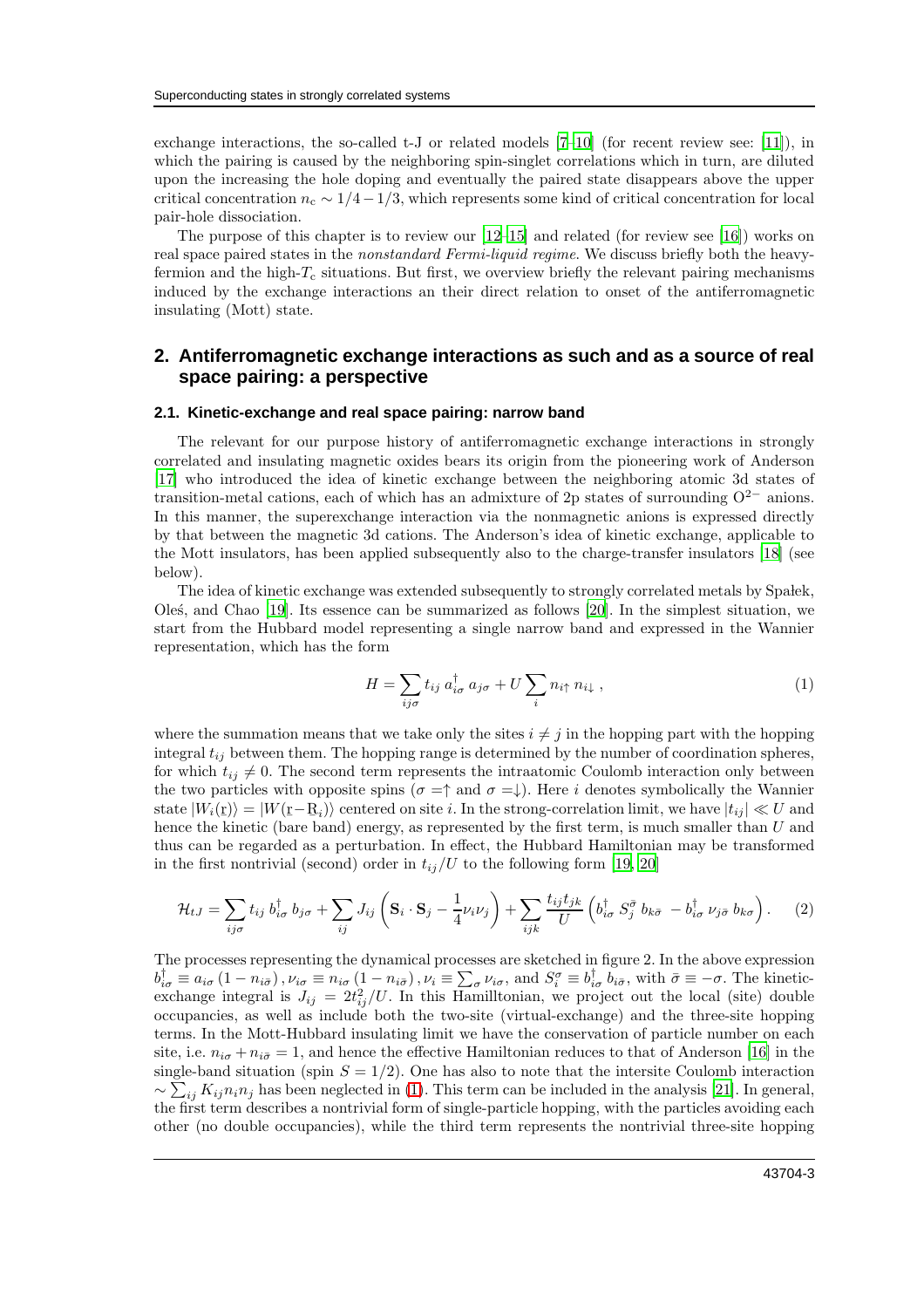

**Figure 2.** Three possible hopping processes determining the dynamics of Hamiltonian (2) in the lower Hubbard subband (i.e. for the band filling  $n \leq 1$ ): (a) virtual hopping between single occupied neighboring sites that leads to their antiferromagnetic (kinetic) exchange interaction; (b) two-site single-particle hopping between the single occupied and the empty sites; and (c) three-site hopping between the singly occupied and the empty site via on intermediate single occupied site with opposite spin.

 $k \to i$ , with and without spin flip on the intermediate site j, respectively. In effect, one can say that in the metallic state (with the band filling  $n = \langle n_i \rangle \neq 1$ ) we have nN moving spins (or equivalently, of  $N - Nn = N(1-n)$  holes among the spins of the N-site system) that are correlated via antiferromagnetic interaction with its range equal to the number of coordination spheres we take, for which  $t_{ij} \neq 0$ . The state describing such liquid of moving spins and holes in between them is customarily called the resonating valence bond (RVB) state [\[10\]](#page-14-7) although, strictly speaking, in the present situation the various pair spin-singlet configurations, taken into account in the RVB theory of Mott insulator [\[7](#page-14-6)[–10](#page-14-7)], are intermixed with the hopping processes.

The effective Hamiltonian [\(2\)](#page-2-1) contains essentially the intertwinned hopping (kinetic motion) and the spin correlations (kinetic exchange and 3-side hopping), as any of the terms do not commute with each other. So quite few nontrivial types the behavior may appear, since minimally the band and the spin-ordering effects compete viciously, as they become comparable near the Mott insulating limit [\[20](#page-14-15)]. Therefore, it was totally surprising at first (at least for the author), that the Hamiltonian [\(2\)](#page-2-1) contains also an essentially new physics connected with the real space pairing [\[7](#page-14-6)[–10\]](#page-14-7), which effectively can be reduced to some form of BCS theory. A systematic approach to the concept of new pairing starts with defining the local pairing operators as [\[8\]](#page-14-17)

$$
\begin{cases}\nB_{ij}^{\dagger} \equiv \frac{1}{\sqrt{2}} \left( b_{i\uparrow}^{\dagger} b_{i\downarrow}^{\dagger} - b_{i\downarrow}^{\dagger} b_{i\uparrow}^{\dagger}, \right), \\
B_{ij} \equiv \frac{1}{\sqrt{2}} \left( b_{i\downarrow} b_{i\uparrow} - b_{i\uparrow} b_{i\downarrow} \right) = \left( B_{ij}^{\dagger} \right)^{\dagger}.\n\end{cases} \tag{3}
$$

In effect, one can rewrite the kinetic-exchange energy part in the form:

$$
\mathbf{S}_{i} \cdot \mathbf{S}_{j} - \frac{1}{4} \nu_{i} \nu_{j} \equiv -B_{ij}^{\dagger} B_{ij} . \tag{4}
$$

What is even more surprising, the Hamiltonian [\(2\)](#page-2-1) can be rewritten in the following closed form [\[8\]](#page-14-17):

$$
\mathcal{H}_{tJ} = \sum_{ij\sigma} t_{ij} b_{i\sigma}^{\dagger} b_{j\sigma} - \sum_{ijk} \frac{2t_{ij}t_{jk}}{U} B_{ij}^{\dagger} B_{kj} . \tag{5}
$$

In this form we see that the effective Hamiltonian contains in a direct manner an individual spin hopping (the first term) and the local pair binding (the  $i = k$  part), as well as the 3-site hopping for  $i \neq k$ . The beauty (and complication) of the problem is that the two terms can become comparable right at the lower (lower critical) concentration for the transition from an insulating antiferromagnetic to the superconducting state. This is the reason why superconductivity and antiferromagnetism can become intimately connected in the t-J model if only  $B_{ij}$  are the forerunners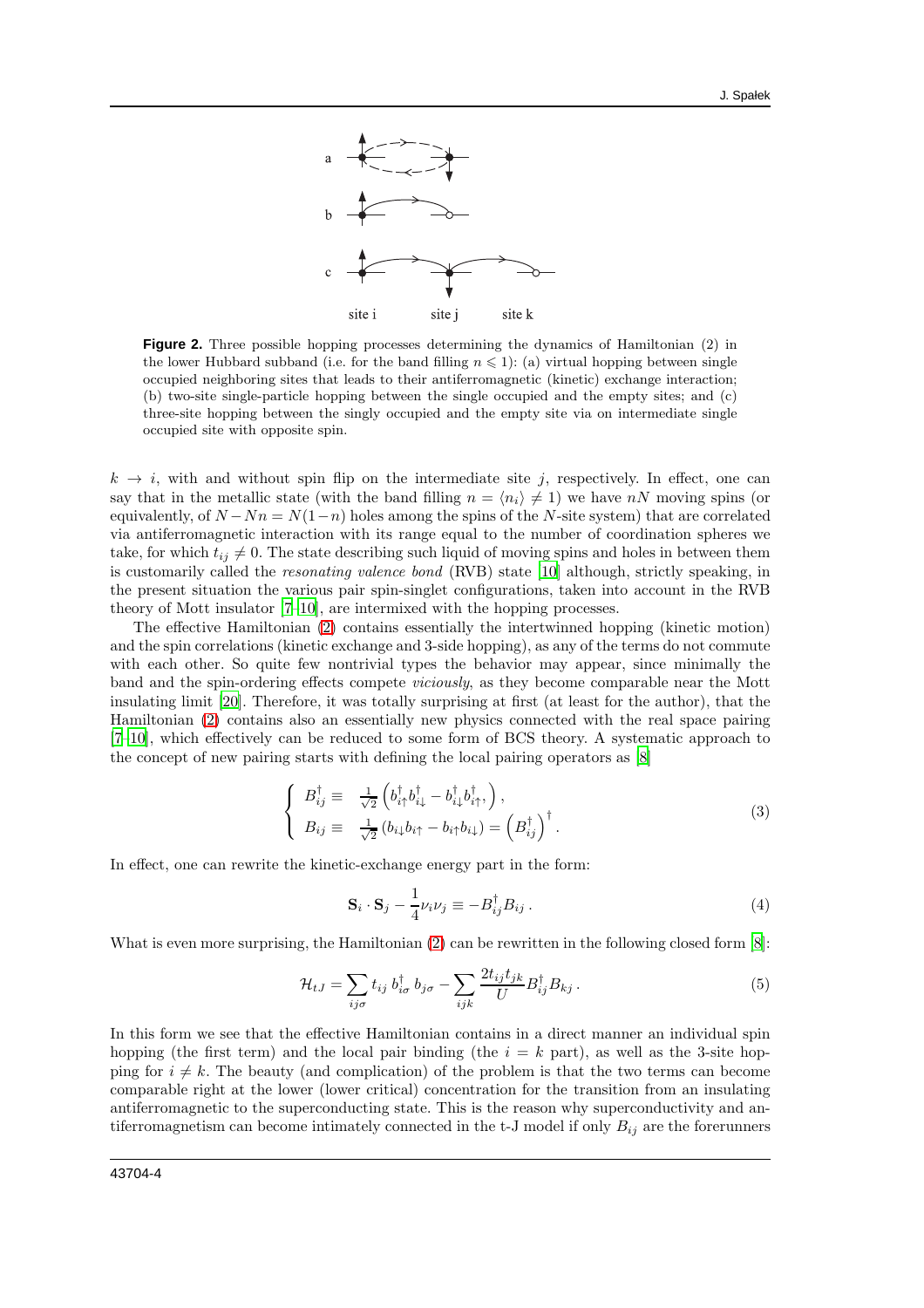of a condensed spin-singlet superconducting state. Parenthetically, because of the exclusion of the double-occupied site configurations  $(B_{ii}^{\dagger} = B_{ii} \equiv 0)$ , the pairing will have a nontrivial momentum  $\hbar$ **k** dependence of the superconducting gap. The superconducting state emerging out of this representation of the kinetic-exchange part is discussed in the next section. We should mention that the ideas of real-space pairing have been extended also to the case with orbital degeneracy in [\[22\]](#page-14-18).

#### **2.2. Kondo-interaction induced real space pairing: hybrizided-band case**

The Anderson-lattice model represents the simplest two-band situation, in which bare (starting) atomic strongly correlated states (of 3d or 4f type, for example) are intermixed with starting atomic conduction (4s or d5-6s type, respectively), which form already a band in the solid-state case even so the 3d or 4f states remain atomic. This is easy to understand, since the higher atomic states as more extended collectivized first. The specific feature of the Anderson-lattice model is that the outermost valence states looses their atomic parity  $((-1)^l)$  rule) due to their band character so it is possible to have (e.g. for 4f and the 5d-6s interatomic mixing between the atomic (4f) and the Wannier 5d and 6s) states. This last circumstance is constitutes the physical origin of the model. Its formal structure from the first-quantization point of view is not so simple. However, in the second-quantization language it is easy to formulate the microscopic Hamiltonian, as the qualitative argument provided above is contained in the microscopic parameters. In effect, the starting Hamiltonian in the Wannier representation has the form

$$
\mathcal{H} = \sum_{mn\sigma} t_{mn} c_{n\sigma}^{\dagger} c_{n\sigma} + \epsilon_{\rm f} \sum_{i\sigma} N_{i\uparrow} + U \sum_{i\downarrow} + \sum_{im\sigma} V_{in} \left( f_{i\sigma}^{\dagger} c_{m\sigma} + c_{m\sigma}^{\dagger} f_{i\sigma} \right) - \mu \left( \sum_{i\sigma} N_{i\sigma} + \sum_{m\sigma} n_{m\sigma} \right), \tag{6}
$$

where *i* labels correlated atomic (f=3d or 4f) states, (m,n) label delocalized *c* states,  $N_{i\sigma} \equiv f_{i\sigma}^{\dagger} f_{i\sigma}$ , and  $V_{im}$  represents the hybridization integral. In the limit  $|V_{im}| \ll |\epsilon_f|$  and U, the above periodic Anderson Hamiltonian transforms into the Kondo Hamiltonian with the antiferromagnetic (kineticexchange) Kondo coupling between the itinerant and the localized electrons [\[23\]](#page-14-19). In the limit, the numbers of correlated and of the itinerant electrons are conserved separately. So this limit of the Anderson-lattice Hamiltonian, the so-called Kondo-lattice limit does not concern us here.



**Figure 3.** Schematic representation of hybridization-induced process as f-level occupied dependent hopping process and their division into low- and high-energy processes. The former (I) correspond to residual hybridization term in (8); the other (II) lead to the Kondo-type coupling which in turn is expressed as real-space hybrid pairing in (11) in the second order in  $V/(\epsilon_f)$ .

The situation of interest for us here is provided by the condition that  $|V_{in}| \ll U$ , but  $|V_{in}| \lesssim |\epsilon_{\rm f}|$ , as represented schematically in figure 3. This means that we transform out only the high-energy terms of the order  $V_{im}/U$  and replace them with the effective kinetic-exchange interactions of the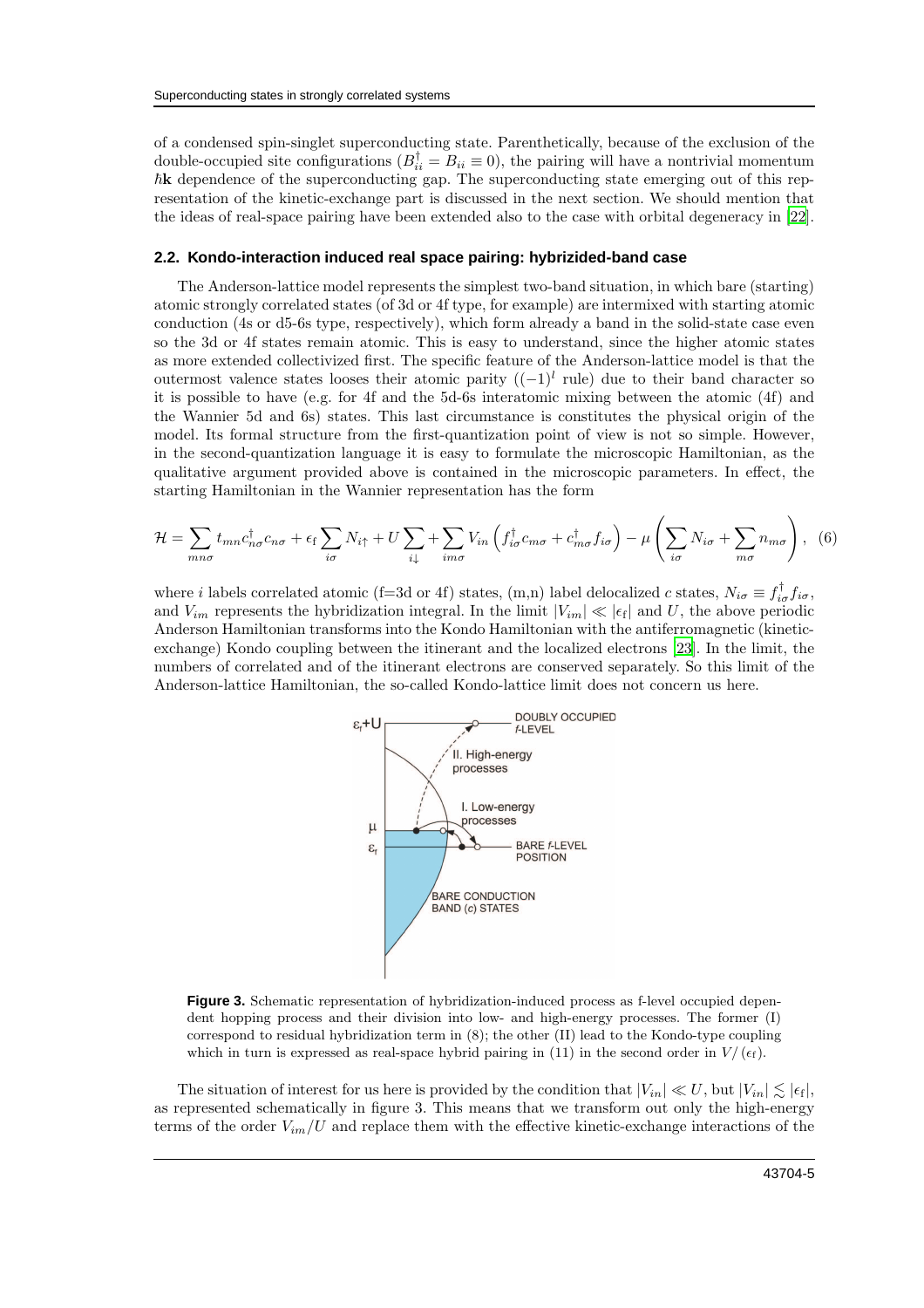Kondo type, but leave the residual hybridization term  $\sim V_{im} (1 - N_{\bar{\sigma}}) f_{im}^{\dagger} c_m + \cdots$ , untouched. In result the effective Hamiltonian in the second order acquires the approximate form [\[24](#page-14-20)]

$$
\mathcal{H} = \sum_{mn\sigma} t_{mn} c_{n\sigma}^{\dagger} c_{n\sigma} + \epsilon_{\rm f} \sum_{i\sigma} \nu_{i\sigma} + \sum_{im\sigma} V_{in} \left(1 - N_{i\bar{\sigma}}\right) \left(f_{i\sigma}^{\dagger} c_{m\sigma} + c_{m\sigma}^{\dagger} f_{i\sigma}\right) + \sum_{im} \frac{2V_{im}^2}{\epsilon_{\rm f} + U} \left(\mathbf{S}_i \cdot \mathbf{s}_m - \frac{1}{4} \nu_i n_m\right) + \frac{1}{\epsilon_{\rm f} + U} \sum_{imn\sigma} V_{mi} V_{in} S_i^{\sigma} c_{m\sigma}^{\dagger} c_{n\sigma},\tag{7}
$$

where now  $t_{mn} \equiv t_{mn} - \mu \delta_{mn}$ , and  $\epsilon_f \equiv \epsilon_f - \mu$ . As in the single-narrow-band case, we have projected out completely the double occupancies on a-site, as well as have defined the quantities  $\nu_{i\sigma} \equiv N_{i\sigma} (1 - N_{i\bar{\sigma}}), \quad \nu_i = \sum_{\sigma} \nu_{i\sigma}, \quad\n\mathbf{S}_i \equiv (S_i^{\sigma}, S_i^z) \equiv \left[ f_{i\sigma}^{\dagger} f_{i\sigma}, \frac{1}{2} (\nu_{i\uparrow} - \nu_{i\downarrow}) \right] \text{ and } \mathbf{s}_m = (s_m^{\sigma}, s_m^z) =$  $[c^{\dagger}_{m\sigma}c_{m\bar{\sigma}},(1/2)(n_{m\uparrow}-n_{m\downarrow})\sigma]$ . The third and the fourth terms represent the truncated a-c mixing and the Kondo coupling, respectively. The Kondo antiferromagnetic exchange integral is  $J_{im}^{(K)}$  =  $2V_{im}^2/(\epsilon_f+U)$ . The dynamical process leading to the above Hamiltonian have been sketched in figure 3.

In analogy to the section 2.1 we introduce here the so-called hybrid pairing operators in real space

$$
\begin{cases}\nA_{im}^{\dagger} = \frac{1}{\sqrt{2}} \left[ f_{i\uparrow}^{\dagger} c_{m\downarrow}^{\dagger} (1 - N_{i\downarrow}) - f_{i\downarrow}^{\dagger} c_{m\uparrow}^{\dagger} (1 - N_{i\uparrow}) \right], \\
A_{im} = \left( A_{im}^{\dagger} \right)^{\dagger}.\n\end{cases} \tag{8}
$$

In that situation, the hole affective Hamiltonian can be cast in a bit more compact form as follows

<span id="page-5-0"></span>
$$
\mathcal{H} = \sum_{mn\sigma} t_{mn} c_{m\sigma}^{\dagger} c_{n\sigma} + \sum_{im\sigma} \left[ V_{in} \left( 1 - N_{i\bar{\sigma}} \right) f_{i\sigma}^{\dagger} c_{m\sigma} + H.c. \right] - \sum_{imn} \frac{V_{im} V_{in}^{*}}{\epsilon_{\rm f} + U} A_{im}^{\dagger} A_{in} \,. \tag{9}
$$

In this form we have taken into account the fact, that the hybridization matrix element  $V_{in}$  can be complex. Also, we can also include the higher order terms. In the fourth order the pairing part between f-electrons taken the form (5). The basic question when the Hamiltonian for e.g. magnetic oxides can be taken in the simpler form (5). The question has not answered definitely as yet.

#### **2.3. Specific features of the real-space pairing**

The operators  $B_{ij}^{\dagger}B_{ij}$  and  $A_{im}^{\dagger}A_{im}$  have only a vague relation to the particle-number operator  $a_{i\sigma}^{\dagger}a_{j\sigma}^{\dagger}a_{j\sigma}a_{i\sigma} = n_{i\sigma}n_{j\sigma}$ , as the latter represents intersite (for  $i \neq j$ ) particle-particle correlation function. However, the pairing part of the total energy diminishes if the average  $\langle B_{ij}^{\dagger}B_{ij}\rangle$  is nonzero. This average has a nontrivial structure, namely  $B_{ii}^{\dagger}B_{ii} \equiv 0$ . The last property follows from the circumstance that the double occupancies are projected out on each site. This leads in turn, to a nontrivial structure of the superconducting gap. Both these properties follow from fact that the pairing operators are composed of the projected fermion operators  $b_{i\sigma}^{\dagger} \equiv a_{i\sigma} (1 - n_{i\bar{\sigma}})$ and  $b_{i\sigma} \equiv a_{i\sigma} (1 - n_{i\bar{\sigma}})$ , and similarly for f operators.

The second characteristic feature of the whole approach is that the projected Fermi operators have non-fermionic anticommutation relations. For example,

$$
\left\{ b_{i\sigma}, b_{j\sigma}^{\dagger} \right\} = \left[ \left( 1 - n_{i\bar{\sigma}} \right) \delta_{\sigma\sigma'} - S_i^{\bar{\sigma}} \left( 1 - \delta_{\sigma\sigma'} \right) \right] \delta_{ij} . \tag{10}
$$

Additionally, the hopping and the exchange-interaction terms do not commute with each others, so the motion of electrons and the spin-interaction (e.g. the spin-flip processes) are entangled with each other and result in a *strongly correlated* (non-Fermi liquid) metallic state. What is equally important, the kinetic-energy ( $\sim t_{ij}$ ) and the exchange ( $\sim t_{ij}^2/U$ ) can easily become comparable for filing close to the half filling  $(n)$  and we can have a transformation form such metal to the localized antiferromagnetic state (or vice versa) or to the phase separation into antiferromagnetic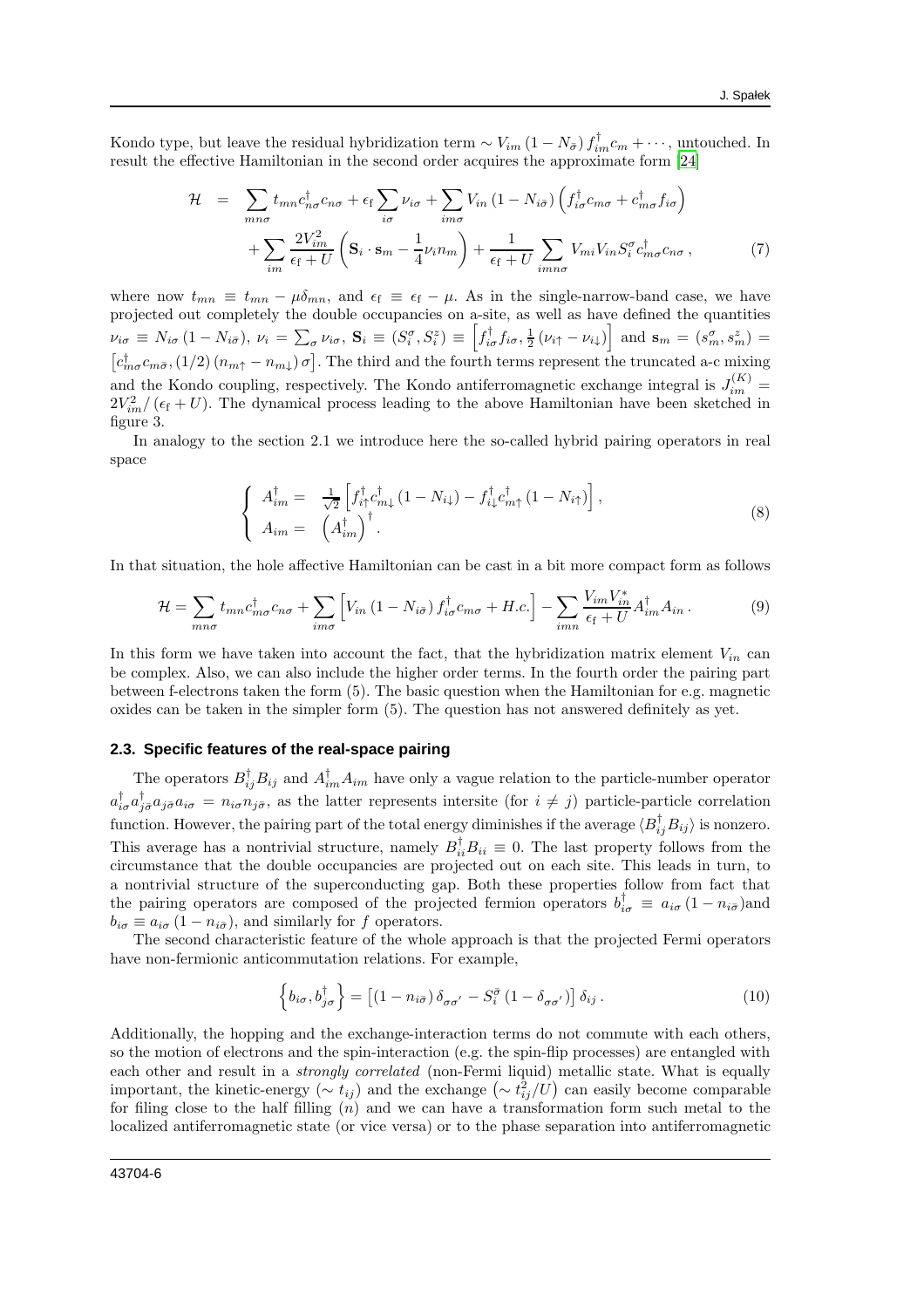islands immersed in the sea of  $(1 - n)N$  holes with ferromagnetic ordering of the spin inside the sea. The second state is rather unstable as the Coulomb repulsion introduced by the hole condensation in part of the system will charge the system and destabilize such phase-representation state. Nonetheless, antiferromagnetic state may coexist with the paired state. Such possibility arises from the identity which for the single narrow-band case reads

$$
\mathbf{S}_{i} \cdot \mathbf{S}_{j} - \frac{1}{4} \nu_{i} \nu_{j} \equiv -B_{ij}^{\dagger} B_{ij} , \qquad (11)
$$

and hence, the nonzero averages of the type  $\langle B_{ij} \rangle$  may imply the nontrivial averages of  $\langle S_i^z \rangle$  and vice versa. Likewise, from the analogous identity for the  $f - c$  system, i.e.

$$
\mathbf{S}_i \cdot \mathbf{s}_m - \frac{1}{4} \nu_i n_m \equiv -A_{im}^\dagger A_{im} \,. \tag{12}
$$

It follows, that the nontrivial structure of magnetic correlations expressed via  $\langle S_i \rangle$  and  $\langle s_m \rangle$  may implicate nontrivial structure of the averages  $\langle A_{im}^{\dagger} \rangle$  in some sort of mean field approximation discussed next. Obviously, there is a problem, to what extent the magnetic and the paired states can be regarded as different states in view of the identities (11) and (12). This question can be answered in a way empirically only when studding relative stability of different states obtained from an approximate treatment, as the exact solution of any of these models is not available.

### **3. Renormalized mean-field solution: pure paired states**

We concentrate now on the analysis *renormalized mean-field* solution for both t-J model (5) and the Anderson-lattice with the Kondo-type pairing (9). The standard method of approach is either the Gutzwiller approximation (GA) or the slave-boson approach, the latter constructed in such a manner that it reduces to the Gutzwiller approximation in the simplest normal and paramagnetic state. However, in the case of magnetic and/or superconducting state, the SB approach introduces specific effective fields [\[25\]](#page-14-21) which also renormalize the chemical potential. Recently, we have proposed a new method of approach [\[26\]](#page-14-22) which combines the feature of the GA and SB methods in the mean-field approximation. We called it the statistically-consistent Gutzwiller approximation (SGA). We discuss this method on two examples of the models introduced above leaving the detailed elaboration of the method to separate publications.

#### **3.1. Extended t-J model**

Any theoretical approach to the paired state described by the Hamiltonian (6) must deal with two separate problems. First, it must deal with restrictions introduced with the double-occupancy exclusion (i.e. with the *Gutzwiller projection*) and second, it must decouple the pairing part into a tractable form (here in the mean-field form). The first problem is dealt with by introducing the Gutzwiller or related approximations. It relies on replacing the Gutwiller projected operators with the ordinary fermion operators with renormalized coefficients. In effect, the Hamiltonian (6) is transformed to the form

<span id="page-6-0"></span>
$$
\mathcal{H}_{tJ} = \sum_{ij\sigma} t_{ij} g_{ij\sigma}^t a_{i\sigma}^{\dagger} a_{j\sigma} - \sum_{ij} J_{ij} g_{ij}^J A_{ij}^{\dagger} A_{ij} + \text{(three-site terms)},\tag{13}
$$

where  $g_{\sigma}$  and  $g^{J}$  are the renormalization factors, which restrict the motion of single particles  $(g_{\sigma}^{t})$ and bound singlet pair  $(g^J)$ , respectively, as the constraint on the double occupancies has been released. The explicit form of the renormalization factors can be obtained via different ways. The second step is to perform the Hartree-Fock type decoupling of the pairing part. For the sake of clarity we discuss next the simplest model with the pairing when only  $(\mathbf{S}_i \cdot \mathbf{S}_j)$  part is taken only as the pairing part [\[11,](#page-14-8) [13\]](#page-14-23) and then present the results for the full model.

The exchange part can be decoupled in the Hartree-Fock approximation and incorporates as nonzero a priori all bilinear averages obtained according to the prescription

$$
\hat{A}\hat{B} \simeq \langle \hat{A} \rangle \hat{B} + \langle \hat{B} \rangle \hat{A} - \langle \hat{A} \rangle \langle \hat{B} \rangle, \tag{14}
$$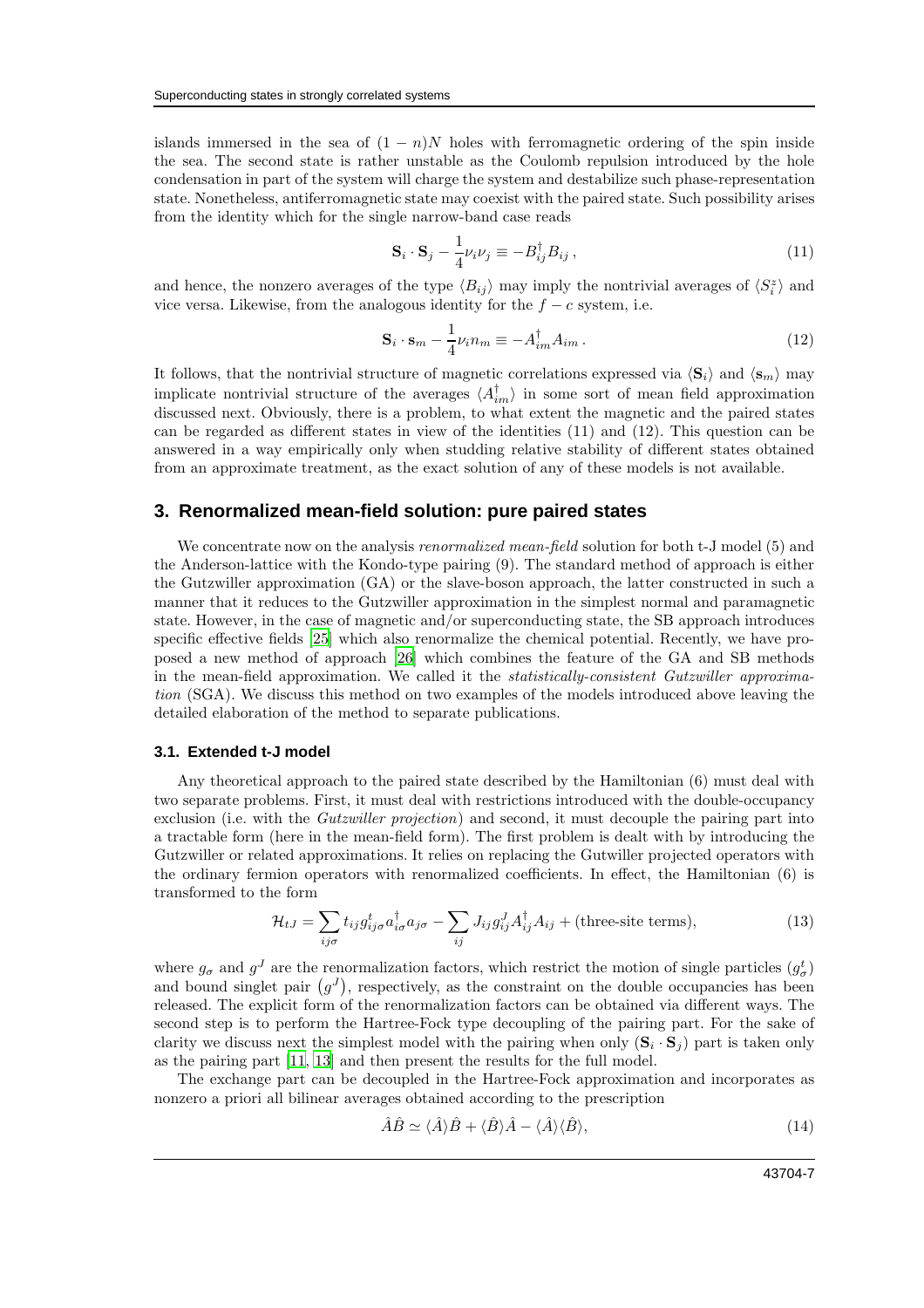where  $\langle \ldots \rangle$  denotes the statistical average. Employing this procedure, we obtain the truncated Hamiltonian [\(13\)](#page-6-0) in the forms

<span id="page-7-0"></span>
$$
\mathcal{H}_{tJ} = \sum_{ij\sigma} t_{ij} g_{ij}^{\dagger} a_{i\sigma}^{\dagger} a_{j\sigma} - \mu \sum_{i\sigma} a_{i\sigma}^{\dagger} a_{j\sigma} - \frac{3}{4} \sum_{ij\sigma} J_{ij} g_{ij}^J \left( \chi_{ji} a_{i\sigma}^{\dagger} a_{j\sigma} + H.c. - |\chi_{ij}|^2 \right) - \frac{3}{4} \sum_{ij\sigma} J_{ij} g_{ij}^J \left( \Delta_{ij} a_{j\sigma} a_{i\bar{\sigma}}^{\dagger} + H.c. - |\Delta_{ij}|^2 \right), \tag{15}
$$

when  $\chi_{ij} \equiv \langle a_{i\sigma}^{\dagger} a_{j\sigma} \rangle$  and  $\Delta_{ij} \equiv \langle a_{i\bar{\sigma}} a_{j\sigma} \rangle$  are respectively the hoping amplitude and the so-called RVB gap parameter, both to be the determined self-consistently. The standard procedure encompasses diagonalizing the bilinear Hamiltonian [\(15\)](#page-7-0) and solving subsequently the self-consistent (s-c) Bogoliubov-de Gennes (BdG) equations for  $\chi_{ij}$ ,  $\Delta_{ij}$  and  $\mu$ .

As has been noticed recently [\[13,](#page-14-23) [15](#page-14-10)], the solution based on the s-c BdG equations may not be entirely satisfactory. The reason for this is that the renormalization factors are complicated functions of the parameters. For example, a simple scheme extending GA [\[27](#page-14-24)] yields the following expressions for the spatially homogeneous case.

$$
g_{ij}^t = \frac{sx(1-x)}{(1-x^2) + 4|x_{ij}|^2}, \qquad (16)
$$

$$
g_{ij}^J = \frac{4(1-x)^2}{(1-x^2)^2 + 8x^2\beta_{ij}^-(2) + 16\beta_{ij}^{\dagger}(4)},
$$
\n(17)

with  $\beta_{ij}^{\dagger} \equiv |\Delta_{ij}|^n \pm |\chi_{ij}|^n$ . The site  $i, j$  are the neighboring sites  $\langle ij \rangle$ . For dependence as these above, the parameters  $\Delta_{ij}$  and  $\chi_{ij}$  determined variationally form the approximate form of the free-energy functional may not (and are not) equal to these determined self-consistently. Therefore, to achieve a consistency of the results from statistical -physics point of view, one introduces [\[13,](#page-14-23) [15\]](#page-14-10) the constraints in the spirit of Bogoliubov  $(-\mu N)$  term in the grand-canonical formalism in order to enforce the particle-number conservation. Explicitly, the effective Hamilltonian  $H_{\lambda}$  with additional constraints providing the statistical consistency can be written up as [\[11](#page-14-8)]

<span id="page-7-1"></span>
$$
\hat{H}_{\lambda} = \mathcal{H}_{tJ}^{\text{MFA}} - \sum_{i} \lambda_{i}^{(n)} \left( \sum_{\sigma} a_{i\sigma}^{\dagger} a_{i\sigma} - \langle n_{i} \rangle \right) - \sum_{\langle ij \rangle \sigma} \left[ \lambda_{ij}^{\chi} \left( a_{i\sigma}^{\dagger} a_{j\sigma} - \chi_{ij} \right) + H.c. \right] - \sum_{\langle ij \rangle \sigma} \left[ \lambda_{ij}^{\Delta} \left( a_{i\sigma} a_{j\sigma} - \Delta_{ij} \right) + H.c. \right],
$$
\n(18)

where the Lagrange multipliers  $\lambda_1^{(n)}, \lambda_{ij}^{\chi}$ , and  $\lambda_{ij}^{\Delta}$  play the role of molecular fields coupled to the corresponding averages. Hamiltonian [\(18\)](#page-7-1) represents our starting Hamiltonian, which we will discuss for the spatially homogeneous state i.e. when  $\langle n_i \rangle = n, \chi_{\langle ij \rangle} = \chi$  and  $\Delta_{\langle ij \rangle} = \Delta$ . In that situation  $\lambda_i^{(n)} = \lambda, \lambda_{\langle ij \rangle}^{\chi} = \lambda^{\chi}, \text{ and } \lambda_{\langle ij \rangle}^{\Delta}.$ 

The next step is the diagonalization of  $H_{\lambda}$  via the Bogoliubov-Valatin canonical transformation, which yields

$$
H_{\lambda} = \sum_{\mathbf{k}} E_{\mathbf{k}} \left( \gamma_{\mathbf{k}0}^{\dagger} \gamma_{\mathbf{k}0} + \gamma_{\mathbf{k}1}^{\dagger} \gamma_{\mathbf{k}0} \right) + \sum_{\mathbf{k}} \left( \xi_{\mathbf{k}} - E_{\mathbf{k}} \right) + C, \tag{19}
$$

with quasiparticle energy  $E_{\mathbf{k}} = \sqrt{\xi_{\mathbf{k}^2} + D_{\mathbf{k}}^2}$ , the superconducting-gap parameter  $D_{\mathbf{k}} \equiv \sqrt{2 \sum P_{\mathbf{k}}} D_{\mathbf{k}}$  and the bare band operation  $\xi_{\mathbf{k}} = 2 \sum P_{\mathbf{k}}$  and  $\mathbf{k}$  is the dimensional  $2\sum_{\tau} D_{\tau} \cos k_{\tau}$ , and the bare-band energy  $\xi_{\mathbf{k}} = -2\sum_{\tau} T_{\tau} \cos k_{\tau} - \mu - \lambda$ . For a two dimensional system discussed in detail next  $\tau = (x, y)$ . Also, the renormalized hopping and gap parameters are, respectively

$$
T = -t + \frac{3}{4}Jg^J + \lambda^\chi, \ D_\tau = \frac{3}{4}Jg^J\Delta_\tau + \lambda^\Delta.
$$
 (20)

We see that the parameters  $t_{\langle ij \rangle} = -t$  and D are influenced by the Lagrange multipliers  $(\lambda^{\chi}, \lambda^{\Delta})$ ; that is why they play an important role in the system dynamics. The remaining parameters are defined in the original paper [\[13\]](#page-14-23).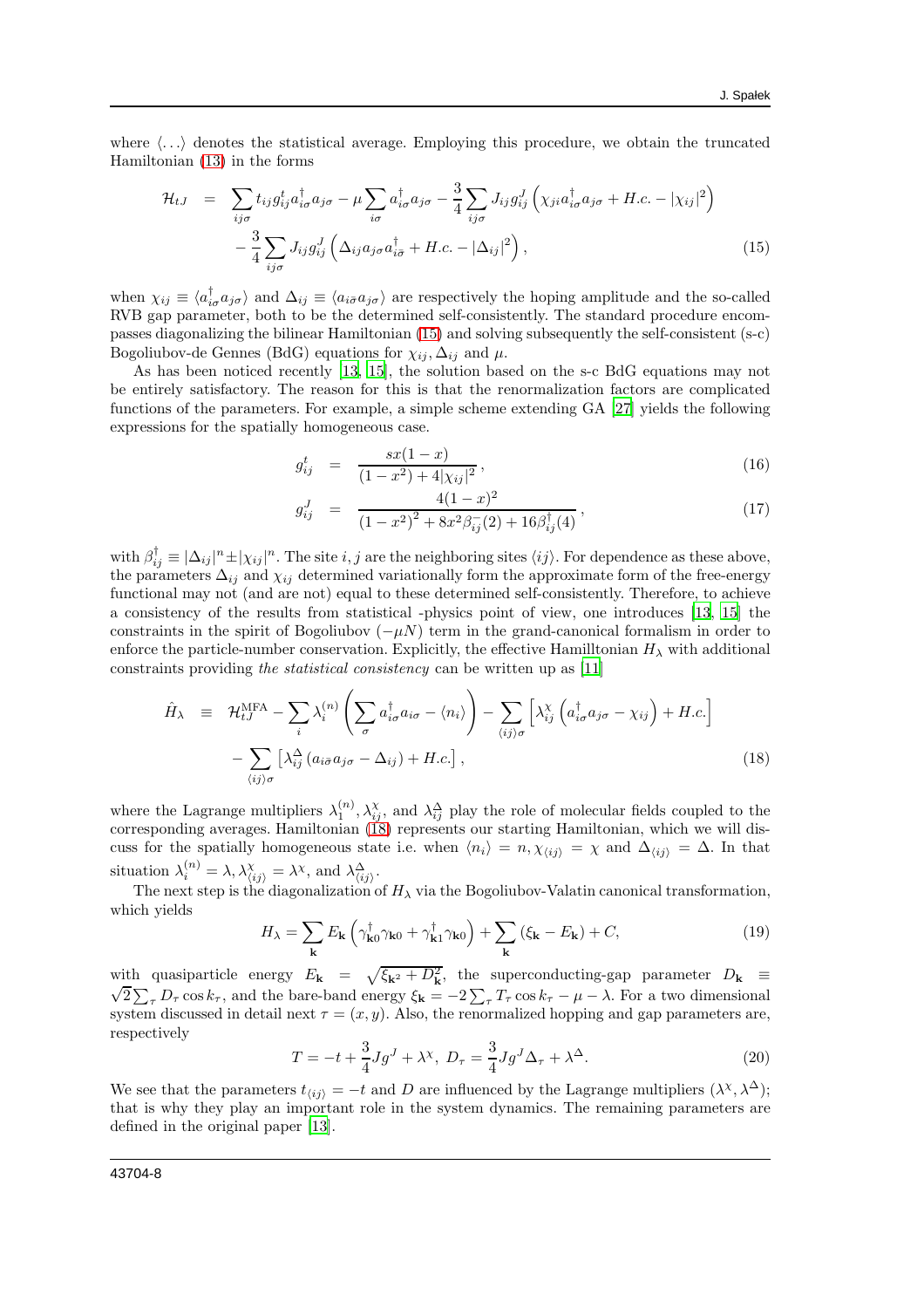Having defined the quasiparticle energies  $E_{\mathbf{k}}$ , we can construct the free energy functional the (and the free energy) for fermionic quasiparticles in a standard manner

$$
\mathcal{F}\left\{\chi,\Delta,\lambda^{\chi},\lambda^{\Delta},T\right\} = C + \sum_{\mathbf{k}}\left(\xi_{\mathbf{k}} - E_{\mathbf{k}}\right) - 2k_{\mathrm{B}}T\ln\left(1 + e^{-\beta E_{\mathbf{k}}}\right),\tag{21}
$$

which we minimize subsequently with respect to  $\chi, \Delta, \mu, \lambda, \lambda^{\chi}$ , and  $\lambda^{\Delta}$  for a two dimensional square lattice and for the d-wave symmetry of the superconducting gap  $\Delta_x = -\Delta_y = \Delta$  then,  $\lambda_x^{\Delta} = -\lambda_y^{\Delta} = \lambda^{\Delta}$ . The results obtained variationally within the present, more complete method, differ from those obtained from the self-consistent procedure, as has been shown in detail in [\[13,](#page-14-23) [15\]](#page-14-10). In those papers it has been shown also explicitly, that it is possible to have a spontaneously broken translation symmetry with  $\chi_x \neq \chi_y$  (the Pomeranchuk instability), which is induced by the electronic correlations.



**Figure 4.** Doping dependence of the renormalized superconducting order parameter  $\Delta_c$ . The curves 1–7 are explained in detail in [\[15](#page-14-10)] and correspond to various methods of solving Hamiltonian (2). The most important feature of the solution is the appearance of the upper critical concentration for the d-wave superconductivity disappearance. The vertical line defines roughly the optical doping, as in figure 1.

Instead of discussing in detail the above simplest situation with the statistical consistency conditions, we would like to mention one very important new undertaking in our group which we regard as an essentially important for all the available approaches. Namely, a new approach extending GA or SB methods has been recently proposed by Fukushima [\[28](#page-14-25)]. Implementation of this method to the t-J model leads to few very important novel properties within thus obtained renormalized mean-field theory. First of them is shown in figure 4, where we present the doping  $x \equiv 1 - n$ dependence of the renormalized superconducting gap. The important feature of this dependence is the appearance of the upper critical concentration for the superconductivity disappearance irrespectively of what type of approximation we make as shown on the curves 1-6. We have induced there the full Hamiltonian (5), with reasonable values of the parameters:  $J/|t| = 0.3$  the ratio of the first two hopping parameters  $t'/t = -0.27$  (cf. curve 7) (for detailed explanation of the curves 1-6, see [\[15](#page-14-10)]). The values of the upper critical concentration is quite reasonable, when compared with experiment (cf. figure 1). Let us mention also, that the new method provides also reasonable value of the Fermi velocity and of the value of superconducting gap, both as a function of doping, at least in the overdoped regime, where the system is represented by an unconventional (almost-localized) Fermi liquid, with quasiparticle energies also adjusted variationally in the superconducting state.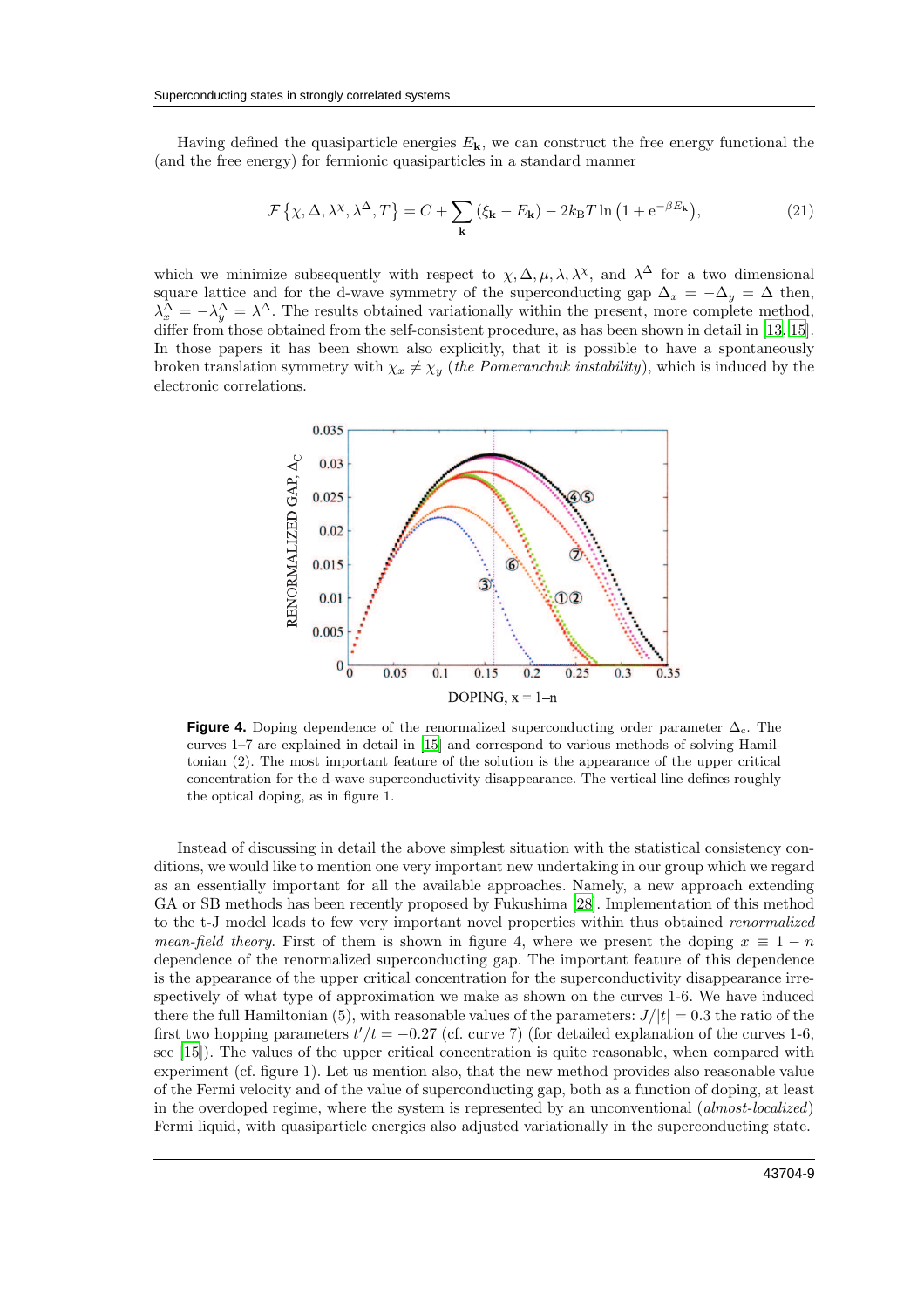## **3.2. Kondo-interaction induced pairing: spin-dependent effective masses and Fulde-Ferrell-Larkin-Ovchinnikov (FFLO) phase**

In this section we concentrate on a novel state discovered in strongly correlated system, namely on the Fulde-Ferrell-Larkin-Ovchinnikov state proposed theoretically many years ago [\[29\]](#page-14-26).The motivation for us originating this work was the discovery [\[30\]](#page-15-1) that this state has been observed in the heavy-fermion system  $CeCoIns<sub>5</sub>$  [\[30\]](#page-15-1). The interesting thing is that in the same system the spin-dependent masses have been observed earlier [\[31\]](#page-15-2). This last discovery was predicted earlier theoretically [\[32\]](#page-15-3) and leads to rather strong Zeeman spin splitting of the band states. Therefore, it seemed natural to combine the two effects appearing simultaneously when the electronic correlations are included. However, one has to include then also the appearance of the effective field driven by the correlations and the real space pairing introduced in section 2.2 when the correlations are strong . All of these factors have been included the recent series of papers for both electron-gas [\[12,](#page-14-9) [14\]](#page-14-27) and two-dimensional-band systems [\[33](#page-15-4)]. The results are overviewed briefly below.

#### **Spin-dependent masses**

For a quasiparticle gas of correlated particles, their energy in the applied field  $h = q\mu_BH_a$ , when the Landau quantization is neglected, is expressed as

$$
\xi_{\mathbf{k}\sigma} = \frac{\hbar^2 k^2}{2m\sigma} - \sigma h - \mu - \sigma h_{\text{corr}}\,,\tag{22}
$$

where  $h_{\text{corr}}$  is the field induced by the correlations and spin-dependent mass enhancement  $m_{\sigma}/m_{\text{B}}$ is of the form in the limit of  $U \to \infty$  for a single narrow band [\[11](#page-14-8)]

$$
\frac{m_{\sigma}}{m_{\rm B}} = \frac{1 - n_{\sigma}}{1 - n} = \frac{1 - n/2}{1 - n} - \sigma \frac{\bar{m}}{2(1 - n)} \equiv \frac{1}{m_{\rm B}} \left( m_{\rm av} - \frac{\sigma}{2} \Delta m \right),\tag{23}
$$

where  $m_B$  is the bare (band) mass,  $\bar{m} = n_{\uparrow} - n_{\downarrow}$  is the system spin polarization, and n is the band filling  $(n = n_{\uparrow} + n_{\downarrow})$ . Also,  $\Delta m = m_{\downarrow} - m_{\uparrow}$  is the mass difference and  $m_{\text{av}} = (m_{\uparrow} + m_{\downarrow})/2$  is the average quasiparticle mass. It is interesting to note that in the magnetic saturation limit we recover the band limit for the spin-majority subband, i.e.  $m<sub>†</sub>/m<sub>B</sub> = 1$ , whereas the heavy quasiparticles in the spin-minority band (with  $m_{\perp}/m_B = 1/(1-n)$ ) disappear. Two features are important here: (i) the masses are high in the almost-localized limit  $(1 - n) \ll 1$  and (ii) the mass  $m_{\downarrow}$  in the spin-minority band is the heaviest, since due to the spin imbalance, those quasiparticles scatter very strongly (due to the presence of the large-magnitude Hubbard term  $\sim Un_i \nmid n_{i\downarrow}$ ). Additional features follows from the circumstance that we can "switch-off" completely the Hubbard interaction by applying the magnetic field and saturating magnetically the system. This is possible only (and is the case) because the field induced by the correlations enhances strongly the effect of applied magnetic field.

The brief analysis provided above delineates the principal message about what we mean by nonstandard quasiparticles in a (strongly) correlated system. First, they can become quite heavy, i.e.  $m_{\text{av}}/m_{\text{B}} \gg 1$ . Second they depend on the spin direction, what makes them distinguishable in the quantum-mechanical sense, since the mass in nonrelativistic quantum mechanics is an external (input) characteristic in the problem at hand. Third, the effective field driven by correlations can become very strong i.e. much stronger than any molecular field appearing in magnetism. All these microscopic properties must be determined self-consistently. This feature of nonstandard quasiparticles distinguishes the way they are introduced, as compared to that they are defined within the original phenomenological Landau- Fermi-liquid theory, where the enhancement of the effective mass and of the magnetic susceptibility is expressed in terms of interaction parameters, which are not determined within the scheme. Additionally, in the Landau scheme the enhancement factors are determined by including the interaction only among the quasiparticles at and/or in close vicinity of the Fermi surface. Here, all the particles mutually influence each other, what is expressed via an integration over all occupied states when solving appropriate self-consistent equations.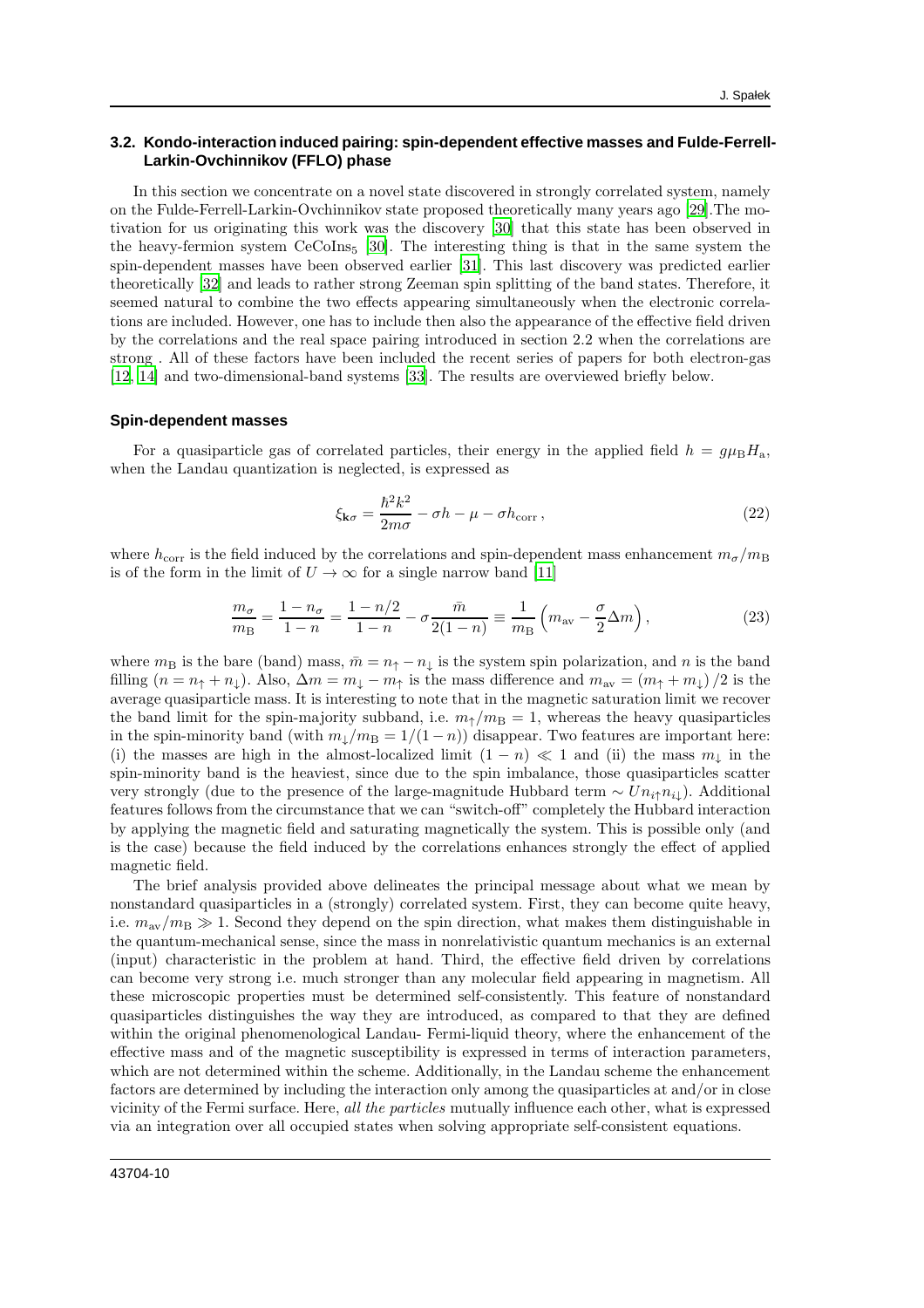#### **Nonstandard Cooper-pair states**

The effective-mass distinguishable quasiparticles will form also nonstandard Cooper pair [\[12,](#page-14-9) [34](#page-15-5)]. This property is illustrated in figure 5, where the standard Cooper-pair and that with the spindependent masses are shown. The crucial consequence of the mass-inequivalence is demonstrated



**Figure 5.** Behavior of the spin part of the Cooper-pair wave function under transposition of particles labeled as  $1 = \uparrow$  and  $2 = \downarrow$  at rest (upper row, antisymmetry preserved) and moving Cooper pair with center-of-mass momentum  $\hbar \mathbf{Q} \neq 0$  (lower row, no definite symmetry).

explicitly in figure 6, where the transition from Cooper pair at rest to the moving-pair state is observed at the critical field, that is also accompanied by the transition from the pure spin-singlet state to the spin-specific state  $\chi_{\uparrow}(1)\chi_{\downarrow}(2)$ . Further analysis of this point is carried out in detail elsewhere [\[12](#page-14-9)]. Note that the moving Cooper-pair state is a precursor of the FFLO-state appearance.



**Figure 6.** Optimal Cooper-pair center-of-mass momentum Q versus applied magnetic field. For high enough fields,  $|{\bf Q}| \approx \Delta k_F$ , where  $\Delta k_F$  is the Fermi omentum difference for the two spin subbands. The nature of the spin part of the wave function in each regime is shown. The solid circle at the curve right marks the Pauli limiting critical field.

#### **Superconducting state: Fulde-Ferrell-Larkin-Ovchinnikov state**

We will describe next the Fulde-Ferrell-Larkin-Ovchinnikov (FFLO) state for the model heavyfermion system starting from Hamiltonian [\(9\)](#page-5-0) with the hybrid pairing. This Hamiltonian in the simplest Gutzwiller approximation yields the following effective BCS-type Hamiltonian

$$
\mathcal{H} = \sum_{\mathbf{k}\sigma} \Big[ \epsilon_{\mathbf{k}\sigma} c_{\mathbf{k}\sigma}^{\dagger} c_{\mathbf{k}\sigma} + \tilde{\epsilon} f_{f\sigma} f_{\mathbf{k}\sigma}^{\dagger} f_{\mathbf{k}\sigma} + \tilde{V}_{\mathbf{k}\sigma} f_{\mathbf{k}\sigma}^{\dagger} c_{\mathbf{k}\sigma} + \tilde{V}_{\mathbf{k}\sigma}^* c_{\mathbf{k}\sigma}^{\dagger} f_{\mathbf{k}\sigma} \Big] - \frac{2}{\epsilon + U} \frac{1}{N} \sum_{\mathbf{k}\mathbf{k}'Q} V_{\mathbf{k}} V_{\mathbf{k}'}^* A_{\mathbf{k}Q}^{\dagger} A_{\mathbf{k}'Q} , (24)
$$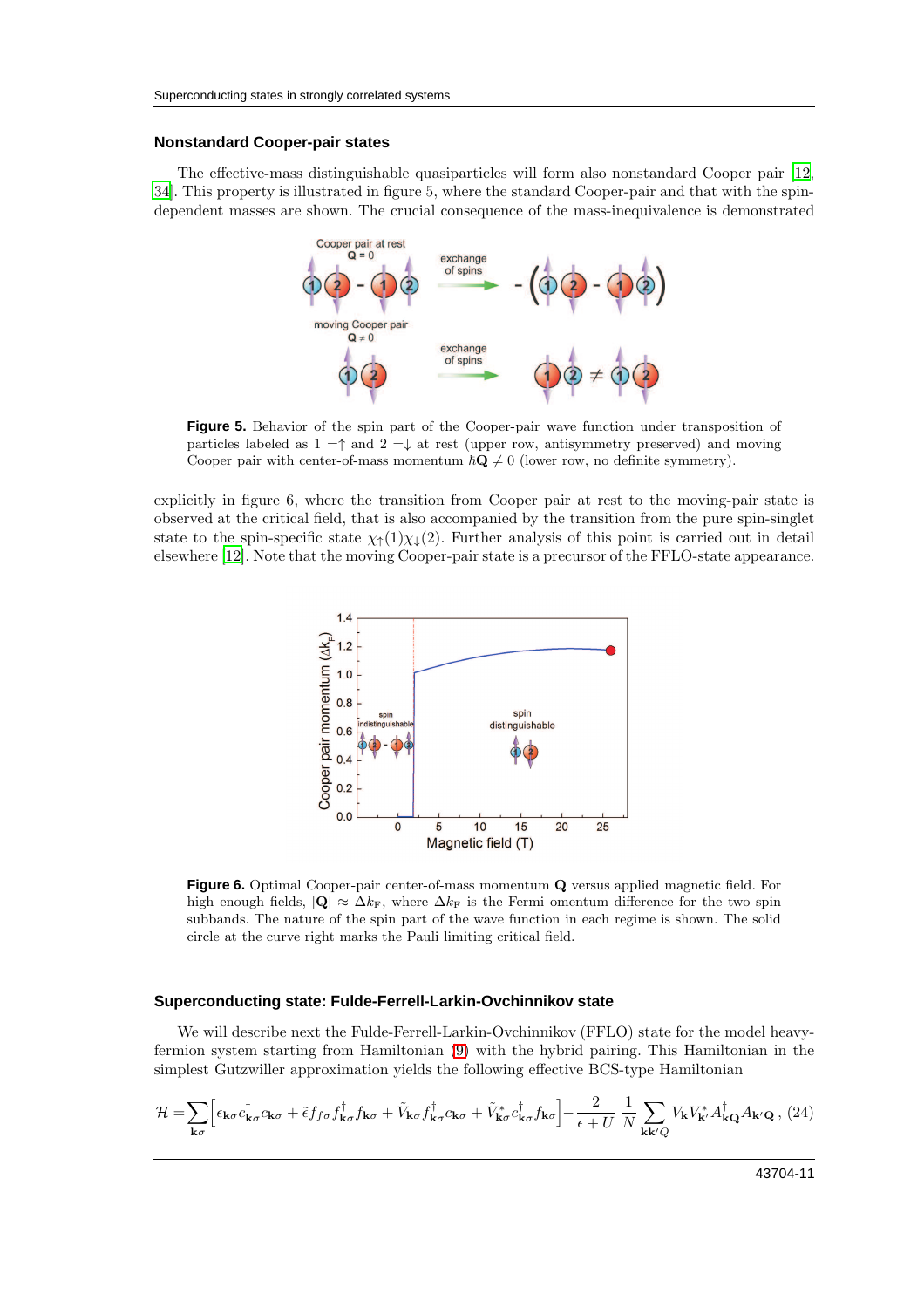with

$$
A_{\mathbf{kQ}} = \frac{1}{\sqrt{2}} \left[ f_{\mathbf{k} + \mathbf{Q}/2\uparrow}^{\dagger} c_{-\mathbf{k} + \mathbf{Q}/2\downarrow}^{\dagger} - f_{\mathbf{k} + \mathbf{Q}/2\downarrow}^{\dagger} c_{-\mathbf{k} + \mathbf{Q}/2\uparrow}^{\dagger} \right].
$$
 (25)

The single-particle part can be easily diagonalized by moving to the hybridized basis, whereas the pairing part is represented by a separable pairing potential. We proceed with the transformation to the hybridized basis first, which yields the following transformed pairing part among the quasiparticles in the lower hybridized band (appropriate for  $\langle f_{i\sigma}^{\dagger} f_{i\sigma} \rangle + \langle c_{i\sigma}^{\dagger} c_{i\sigma} \rangle \leq 1$ )

<span id="page-11-0"></span>
$$
\mathcal{H} = \sum_{\mathbf{k}\sigma} E_{\mathbf{k}\sigma} \alpha_{\mathbf{k}\sigma}^{\dagger} \alpha_{\mathbf{k}\sigma} - \frac{4}{\epsilon_{\rm f} + U} \sum_{\mathbf{k}\mathbf{k}'\mathbf{Q}} \frac{|V_{\mathbf{k}} V_{\mathbf{k}'}|^2 (q_{\sigma} q_{\overline{\sigma}})^{1/2}}{[(\epsilon_{\mathbf{k}\sigma} - \tilde{\epsilon}_{f\sigma})^2 + |\tilde{V}_{\mathbf{k}\sigma}|^2]^{1/2} [(\epsilon_{\mathbf{k}'\overline{\sigma}} - \tilde{\epsilon}_{f\overline{\sigma}})^2 + |\tilde{V}_{\mathbf{k}'\overline{\sigma}}|^2]^{1/2}} \times \alpha_{\mathbf{k} + \mathbf{Q}/2\uparrow}^{\dagger} \alpha_{-\mathbf{k} + \mathbf{Q}/2\downarrow}^{\dagger} \alpha_{-\mathbf{k}' + \mathbf{Q}/2\downarrow}^{\dagger} \alpha_{\mathbf{k}' + \mathbf{Q}/2\uparrow} \,, \tag{26}
$$

where the quasiparticle energy in the normal state is given by

$$
E_{\mathbf{k}\sigma} \equiv \frac{\epsilon_{\mathbf{k}\sigma} + \tilde{\epsilon}_{f\sigma}}{2} - \left[ \left( \frac{\epsilon_{\mathbf{k}\sigma} + \tilde{\epsilon}_{f\sigma}}{2} \right)^2 + |\tilde{V}_{\mathbf{k}\sigma}|^2 \right]^{1/2}.
$$
 (27)

In all these equations  $\epsilon_{\mathbf{k}\sigma} = \epsilon_{\mathbf{k}} - \sigma h - \mu$ ,  $\epsilon_{\mathbf{k}\sigma} = \epsilon_{\mathbf{f}} - \sigma h - \mu$ ,  $\tilde{V}_{\mathbf{k}\sigma} = V_{\mathbf{k}} q_{\sigma}^{1/2}$ , where the normalization factor is takes in the Gutzwiller approximation [\[33\]](#page-15-4). For the constant (intraatomic) form of the hybridization  $V_{\mathbf{k}} = V = -|V|$ , we obtain effectively single-band model discussed in detail in [\[34\]](#page-15-5), with heavy electrons of primary f type, i.e  $\alpha_{\mathbf{k}\sigma} \simeq f_{\mathbf{k}\sigma}$  if  $1 - n \ll 1$ . Below we present only the principal features of the phase diagram leaving the details for the full papers [\[12,](#page-14-9) [14,](#page-14-27) [33\]](#page-15-4). Note that in general we have here the center-of-mass momentum of the Cooper pair  $\mathbf{Q} \neq 0$  to include a possibility of the FFLO phase appearance (strictly speaking, we consider only the Fulde-Ferrell case).

In the standard Hartree-Fock approximation with anomalous averages, Hamiltonian [\(26\)](#page-11-0) in the narrow band limit reduces to the form

<span id="page-11-1"></span>
$$
\mathcal{H} = \sum_{\mathbf{k}\sigma} (\epsilon_{\mathbf{k}\sigma} - \mu) f_{\mathbf{k}\sigma}^{\dagger} f_{\mathbf{k}\sigma} - g\mu_{\rm B} H \sum_{\mathbf{k}} \left( f_{\mathbf{k}\uparrow}^{\dagger} f_{\mathbf{k}\uparrow} - f_{\mathbf{k}\downarrow}^{\dagger} f_{\mathbf{k}\downarrow} \right) \n+ \sum_{\mathbf{k}} \left( \Delta_{\mathbf{k}\mathbf{Q}}^* f_{\mathbf{k}\uparrow} f_{-\mathbf{k}+\mathbf{Q}\downarrow} + H.c. \right) + N \frac{|\Delta_{\mathbf{k}\mathbf{Q}}|^2}{V_0},
$$
\n(28)

with the single-particle energy parameterized in the hight-binding approximation, which in for the case of square lattice takes the form

<span id="page-11-2"></span>
$$
\epsilon_{\mathbf{k}\sigma} \equiv q_{\sigma} \left[ -2t(\cos k_x + \cos k_y) + 4t' \cos k_x \cos k_y \right], \tag{29}
$$

and  $q_{\sigma}$  is, as before, the Gutwiller band narrowing factor (the spin-dependent mass enhancement) and the superconducting gap is determined from the self-consistent equation

$$
\Delta_{\mathbf{kQ}} = -\frac{V_0}{N} \sum_{\mathbf{k}'} \gamma_{\mathbf{k}} \gamma_{\mathbf{k}'} \langle f_{-\mathbf{k}'+\mathbf{Q}\downarrow} f_{\mathbf{k}'\uparrow} \rangle.
$$
 (30)

Additionally,  $V_0$  is the pairing magnitude which for the constant hybridization has the form

$$
V_0 = -\frac{4V^2 (q_\sigma q_{\bar{\sigma}})^{1/2}}{\epsilon_{\rm f} + U},
$$
\n(31)

and the factors  $\gamma_k$  and  $\gamma_{k'}$  correspond to the separable k-dependent factors in [\(26\)](#page-11-0) divided by  $V^2$ .

Next, we carry out the approximate form of the Bogoliubov transformation which in the meantime acquired the name of the Bogoliubov-Valatin-de Gennes-Nambu transformation! For that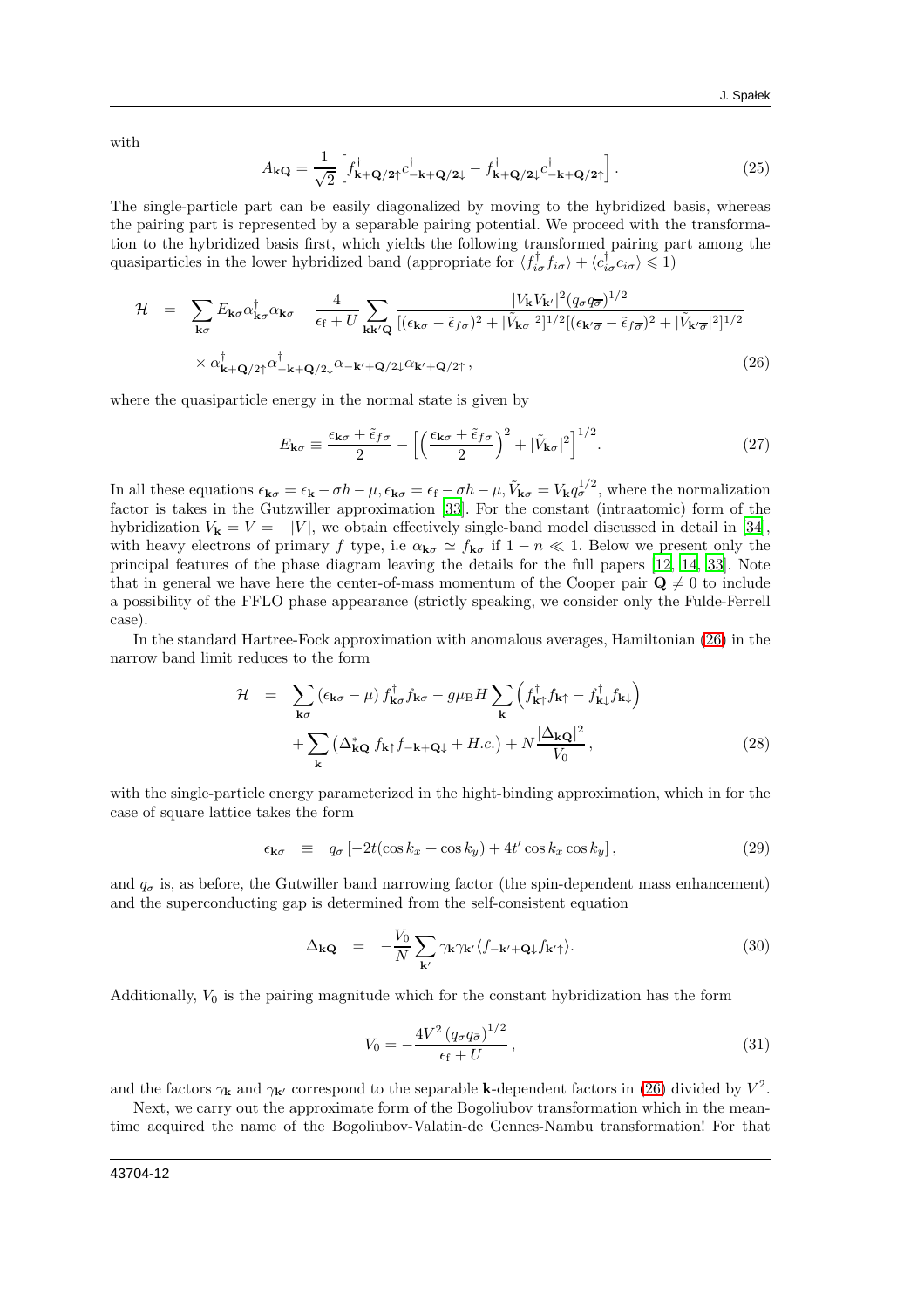purpose we represent [\(28\)](#page-11-1) in the matrix form

$$
\mathcal{H} = \sum_{\mathbf{k}} (f_{\mathbf{k}\uparrow}^{\dagger}, f_{-\mathbf{k}+\mathbf{Q}\downarrow}) \begin{pmatrix} \epsilon_{\mathbf{k}\uparrow} - g\mu_{\text{B}}H - \mu & \Delta_{\mathbf{k},\mathbf{Q}} \\ \Delta_{\mathbf{k},\mathbf{Q}}^* & -\epsilon_{-\mathbf{k}+\mathbf{Q}\downarrow} - g\mu_{\text{B}}H + \mu \end{pmatrix} \begin{pmatrix} f_{\mathbf{k}\uparrow} \\ f_{-\mathbf{k}+\mathbf{Q}\downarrow}^{\dagger} \end{pmatrix} + \sum_{\mathbf{k}} (\epsilon_{\mathbf{k}\downarrow} + g\mu_{\text{B}}H - \mu) + N \frac{\Delta_{\mathbf{Q}}^2}{V_0}.
$$
\n(32)

The transformation to the quasiparticle representation has the usual form

$$
\begin{pmatrix}\n\tilde{\alpha}_{\mathbf{k}} \\
\tilde{\beta}_{\mathbf{k}}^{\dagger}\n\end{pmatrix} = \begin{pmatrix}\nu_{\mathbf{k}} & \nu_{\mathbf{k}} \\
-v_{\mathbf{k}} & u_{\mathbf{k}}\n\end{pmatrix} \begin{pmatrix}\nf_{\mathbf{k}\uparrow} \\
f_{-\mathbf{k}+\mathbf{Q}\downarrow}^{\dagger}\n\end{pmatrix},
$$
\n(33)

with the Bogoliubov coherence factors given now by the relations

$$
u_{\mathbf{k}} = \left[\frac{1}{2}\left(1 + \frac{\epsilon_{\mathbf{k}\uparrow} + \epsilon_{-\mathbf{k}+\mathbf{Q}\downarrow} - 2\mu}{\sqrt{(\epsilon_{\mathbf{k}\uparrow} + \epsilon_{-\mathbf{k}+\mathbf{Q}\downarrow} - 2\mu)^2 + 4\Delta_{\mathbf{k}\mathbf{Q}}^2}}\right)\right]^{1/2},\tag{34}
$$

$$
v_{\mathbf{k}} = \left[\frac{1}{2}\left(1 - \frac{\epsilon_{\mathbf{k}\uparrow} + \epsilon_{-\mathbf{k}+\mathbf{Q}\downarrow} - 2\mu}{\sqrt{(\epsilon_{\mathbf{k}\uparrow} + \epsilon_{-\mathbf{k}+\mathbf{Q}\downarrow} - 2\mu)^2 + 4\Delta_{\mathbf{k}\mathbf{Q}}^2}}\right)\right]^{1/2}.\tag{35}
$$

The quasiparticle energies in the phase with  $\mathbf{Q} \neq 0$  are

$$
E_{\mathbf{kQ}\alpha} = \frac{1}{2} \left( \epsilon_{\mathbf{k}\uparrow} - \epsilon_{-\mathbf{k}+\mathbf{Q}\downarrow} \right) - g\mu_{\mathrm{B}} H \alpha \frac{1}{2} \left[ \left( \epsilon_{\mathbf{k}\uparrow} + \epsilon_{-\mathbf{k}+\mathbf{Q}\downarrow} - 2\mu \right)^2 4|\Delta_{\mathbf{kQ}}|^2 \right]^{1/2},\tag{36}
$$

where sign factor  $\alpha = \pm$  corresponds to the electron or hole excitations, respectively.



**Figure 7.** Phase diagram for the cases with the spin-dependent (a) and the spin-independent masses (b). Light region corresponds to  $\mathbf{Q} = 0$  (BCS phase), the darker one to  $\mathbf{Q} \neq 0$  (FFLO phase) and the white to normal state. Note that with increasing temperature, the transition from BCS to FFLO state occurs at higher fields, tin qualitative agreement with experimental results [\[30](#page-15-1)]. The FFLO phase is stable in an extended  $H_a-T$  regime only in the SDM case.

Having discussed the explicit expression for the fermionic quasiparticle excitations, we can construct the free energy functional, as well as determine the system of self-consistent equations for  $\Delta_{k\Omega}$ ,  $\mu$ , and  $\bar{m}$ ; we also optimize the energy with respect to the magnitude of the wave vector Q. One should also mention that for the electron-gas situation we have included explicitly in the effective Hamiltonian the correlation field  $h_{\text{corr}}$ , which we optimize, whereas for the two-dimensional band structure [\(29\)](#page-11-2) we have been able so far to carry out only the whole analysis in the Gutzwiller approximation for the Hamiltonian (24), before the pairing is included. In figures 7 and 8 we provide the exemplary phase diagrams on the plane temperature  $T$  – applied magnetic field  $H$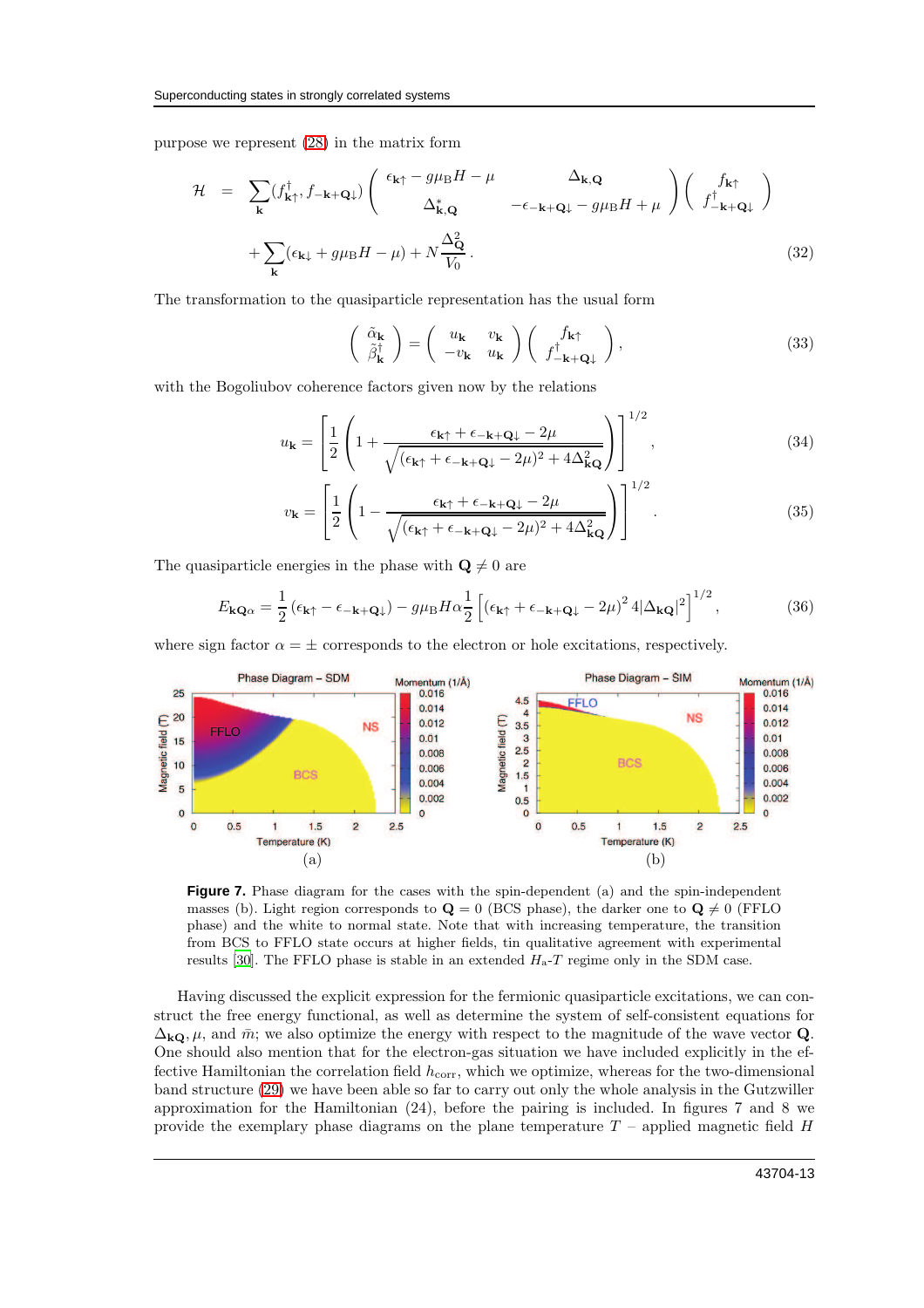

**Figure 8.** Phase boundaries for a two-dimensional d-wave superconductor with both the spinindependent masses (SIM) (a) and with the spin-dependent masses (SDM) (b). The FFLO-BCS transition line is of discontinuous nature. The dashed line marks the stability limit of the BCS state as determined by the value of the second critical field  $H_{c2}$  for the BCS state. The values of parameters are  $n = 0.97$  and  $V_0 = 12.5 K$ . For these values of the parameters, the superconducting transition temperature is  $T = 2.5 K$  and the uppermost critical field for the FFLO phase is above  $6T$ . Note that the FFLO state is robust in the situation with SDM and this result is one of the principal features of the present discussion.

for the three-dimensional gas [\[12\]](#page-14-9) and square-lattice cases [\[33](#page-15-4)], respectively. The most important feature coming out of these figures are: (i) the BCS state (i.e. that with  $\mathbf{Q} = 0$ ) is quite robust in the lower fields and higher temperatures, (ii) the inclusion of the effective-mass spin dependence leads to a remarkable extension of regime of the FFLO stability, (iii) in the FFLO phase the upper critical field of the transition to the normal phase is much higher than that for the BCS superconducting state, and (iv) the first-order BCS→FFLO transition can be accompanied by a weak metamagnetic transition [\[12](#page-14-9)]. One should also not that the detailed analysis of the FFLO state is carried out elsewhere [\[33](#page-15-4)]. Also, the full SGA analysis of the superconducting states within the full statistically-consistent Gutzwiller approach (SGA) for the present model is still to be finalized.

## **4. Concluding remarks**

In this brief review I have tried to demonstrate the usefulness of the concept of an unconventional Fermi liquid for such diverse phenomena as high temperature superconductivity (as represented by t-J model) and heavy-fermion superconductivity (represented by the Kondo pairing) and particularly, the Fulde-Ferrell-Larkin-Ovchinnikov-state stability in the latter case (on the example of narrow-band limit with the Kondo-interaction induced pairing). The statisticallyconsistent (SGA) method proposed by us [\[26\]](#page-14-22) is probably the most general Fermi-liquid approach possible for almost localized correlated systems, as we renormalize all relevant quantities: introduce the spin-dependent mass renormalization, as well as the effective field and the chemical-potential shift, all induced by the interparticle correlations. In addition to that, specific purely electronic mechanism of pairing in real space, leads to the BCS-type of Hamiltonian for all electrons and with a nontrivial (d-wave) form of the superconducting gap. Inclusion of quantum fluctuations in the mean-field SGA solution is possible [\[26\]](#page-14-22), but first one has to implement the SGA method completely by incorporating in it also the possibility of coexistence of superconductivity with antiferromagnetism. Also, the role of the intersite Coulomb (for the t-J model) and the interorbital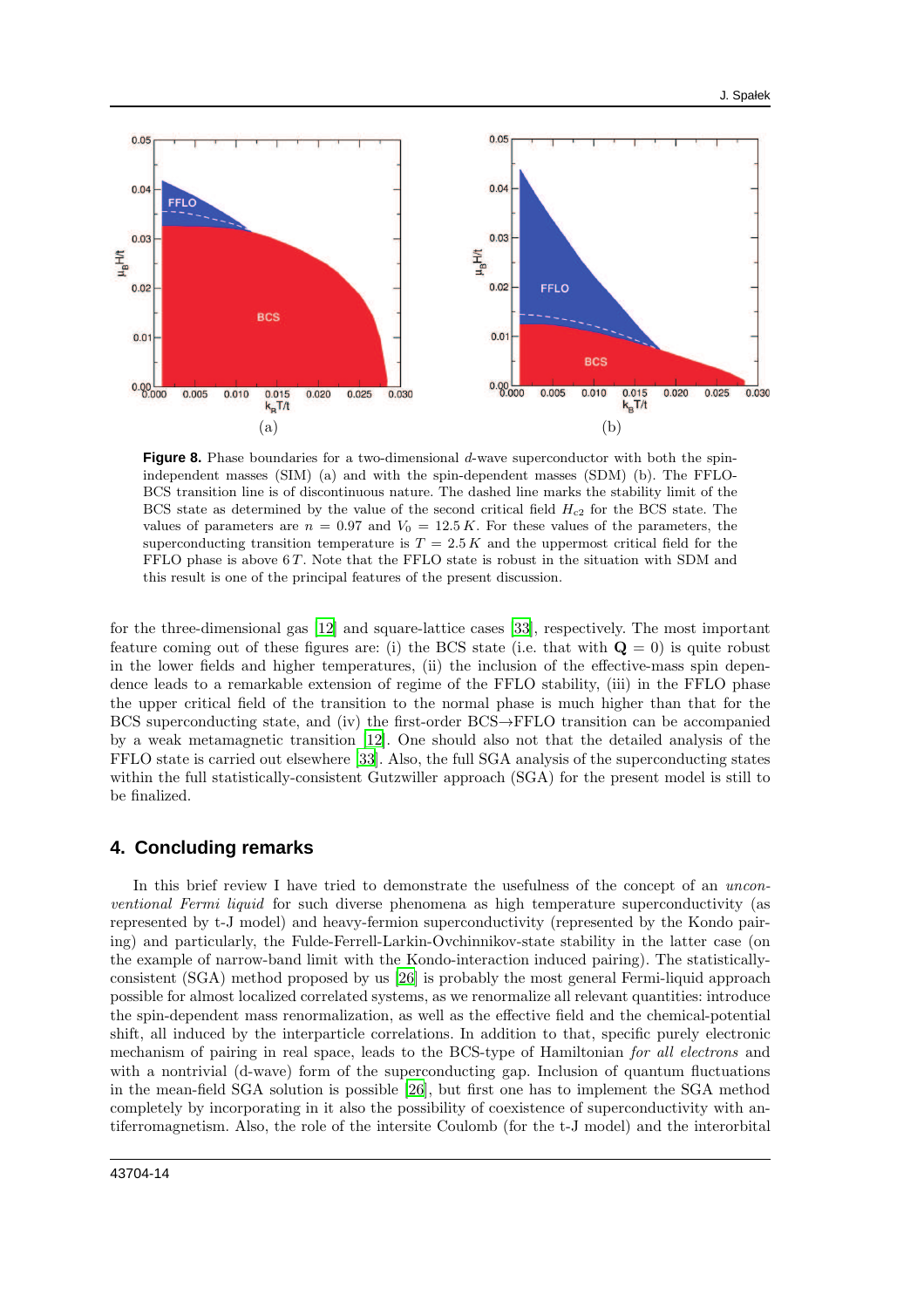Coulomb (for the model with Kondo pairing) has to clarified, as it works against any of the intersite real-space pairing driven by the electronic correlations. We should be able to see a progress along these lines in the near future.

#### **Acknowledgement**

The work was supported by Grant No. N N202 128736 from our Ministry of Science and Higher Education. The results reviewed in this paper are based largely on the detailed work of my Ph.D. students Jakub Jędrak and Jan Kaczmarczyk. Numerous discussions with Profs. Maciej Maska and Marcin Mierzejewski are appreciated. Technical help of Dr. Danuta Goc-Jaglo is also acknowledged.

## **References**

- <span id="page-14-0"></span>1. Bogoliubov N.N., Nuovo Cimento, 1958, 7, 794;Bogoliubov N.N., Tolmachev V.V., Shirkov D.V., A New Method in the Theory of Superconductivity, english transl. Consultant Bureau, New York, 1959: Fortschritte der Physik, 1958, 6, 605.
- <span id="page-14-1"></span>2. Valatin J.G., Nuovo Cimento, 1958, 7, 843.
- <span id="page-14-2"></span>3. de Gennes P.G., Superconductivity of Metals and Alloys, chapter 5. Addison-Wesley Publ., Reading, 1989.
- <span id="page-14-3"></span>4. Morel P., Anderson P.W., Phys. Rev., 1962, 125, 1263.
- <span id="page-14-4"></span>5. Keimer B.N., Belk N. , Birgeneau R.J., Cassanho A., Chen C.Y., Greven M., Kastner M.A., Aharony A., Endoh Y., Erwin R.W., Shirane G., Phys. Rev. B, 1992, 46, 14034; Damascelli A., Hussin Z., Shen Z.-X., Rev. Mod. Phys., 2003, 75, 473.
- <span id="page-14-5"></span>6. Kastner M.A., Birgeneau R.J., Shirane G., Endoh Y., Rev. Mod. Phys., 1998, 70, 897.
- <span id="page-14-6"></span>7. Ruckenstein A.E., Hirschfeld P.J., Appel J., Phys. Rev. B, 1987, 36, 857.
- <span id="page-14-17"></span>8. Spałek J., Phys. Rev. B, 1988, 37, 533.
- 9. Zhang F.C., Rice T.M., Phys. Rev. B, 1988, 37, 3759.
- <span id="page-14-7"></span>10. Anderson P.W. – In: Frontiers and Borderlines in Many-Particle Physics, edited by Broglia R.A., Schrieffer J.R. North Holland, Amsterdam, 1988, p. 1ff.
- <span id="page-14-8"></span>11. Lee P.A., Nagaosa N., Wen X.-G., Rev. Mod. Phys., 2008, 78, 17; Ogata M., Fukuyama H., Rep. Prog. Phys., 2008, 71, 036501.
- <span id="page-14-9"></span>12. Kaczmarczyk J., Spałek J., Phys. Rev. B, 2009, 79, 214519.
- <span id="page-14-23"></span>13. Jędrak J., Spałek J., Phys. Rev. B, 2010, 81, 073108.
- <span id="page-14-27"></span>14. Kaczmarczyk J., Spałek J., J. Phys.: Condens. Mat., 2010, 22, 355702.
- <span id="page-14-10"></span>15. Jędrak J., Spałek J. Preprint arXiv:1004.4282, submitted to Phys. Rev. B.
- <span id="page-14-11"></span>16. Edegger B., Muthukumar V.N., Gross C., Adv. Phys., 2007, 56, 927.
- <span id="page-14-12"></span>17. Anderson P.W., Phys. Rev., 1959, 115, 2; Solid State Physics, edited by Seitz F., Turnbull D. Academic Press, New York, 1963, p. 99–214.
- <span id="page-14-13"></span>18. Zaanen J., Sawatzky G.A., Allen J.W., Phys. Rev. Lett., 1985, 55, 418; Zaanen J., Sawatzky G.A., Allen J.W., J. Magn. Magn. Mat., 1986, 54-57, 607; Zaanen J., Sawatzky G.A., J. Solid State Chem., 1990, 88, 8.
- <span id="page-14-14"></span>19. Spalek J., Oles A.M. Preprint TPJU 6/76 (1976); Spalek J., Oles A.M., Physica B, 1977, 86–88, 375; Chao K.A., Spałek J., Oleś A.M., J. Phys. C, 1977, 10, L271; Chao K.A., Spałek J., Oleś A.M., Phys. Rev. B, 1978, 18, 3453.
- <span id="page-14-15"></span>20. Spałek J., Acta Phys. Polon. A, 2007, 111, 409.
- <span id="page-14-16"></span>21. Spałek J., Condens. Matter Phys., 2008, 11, 455.
- <span id="page-14-18"></span>22. Klejnberg A. Ph. D. Thesis, Jagiellonian University, Kraków, 2006 (unpublished).
- <span id="page-14-19"></span>23. Schrieffer J.R., Wolff P.A., Phys. Rev., 1966, 149, 491; Spalek J., Oleś A.M., Chao K.A., Phys. Rev. B, 1978, 18, 3748.
- <span id="page-14-20"></span>24. Spałek J., Phys. Rev. B, 1988, 38, 208.
- <span id="page-14-21"></span>25. Spałek J., Wójcik W. – In: Spectroscopy of Mott Insulators and Correlated Metals, edited by Fujimori A., Tokura Y. Springer, Berlin, 1994, p. 49–65.
- <span id="page-14-22"></span>26. Jedrak J., Kaczmarczyk J., Spałek J. Preprint arXiv:1008.0021, submitted to Phys. Rev. B.
- <span id="page-14-24"></span>27. Raczkowski M., Acta Phys. Polon. A, 2008, 114, 107.
- <span id="page-14-25"></span>28. Fukushima N., Phys. Rev. B, 2008, 78, 115105.
- <span id="page-14-26"></span>29. Fulde P., Ferrell R.A., Phys. Rev., 1964, 135, A550; Larkin A.I., Ovchinnikov Yu.N., Zh. Exp. Teor. Fiz., 1964, 47, 1136; Larkin A.I., Ovchinnikov Yu.N., Sov. Phys. JETP, 1965, 20, 762.